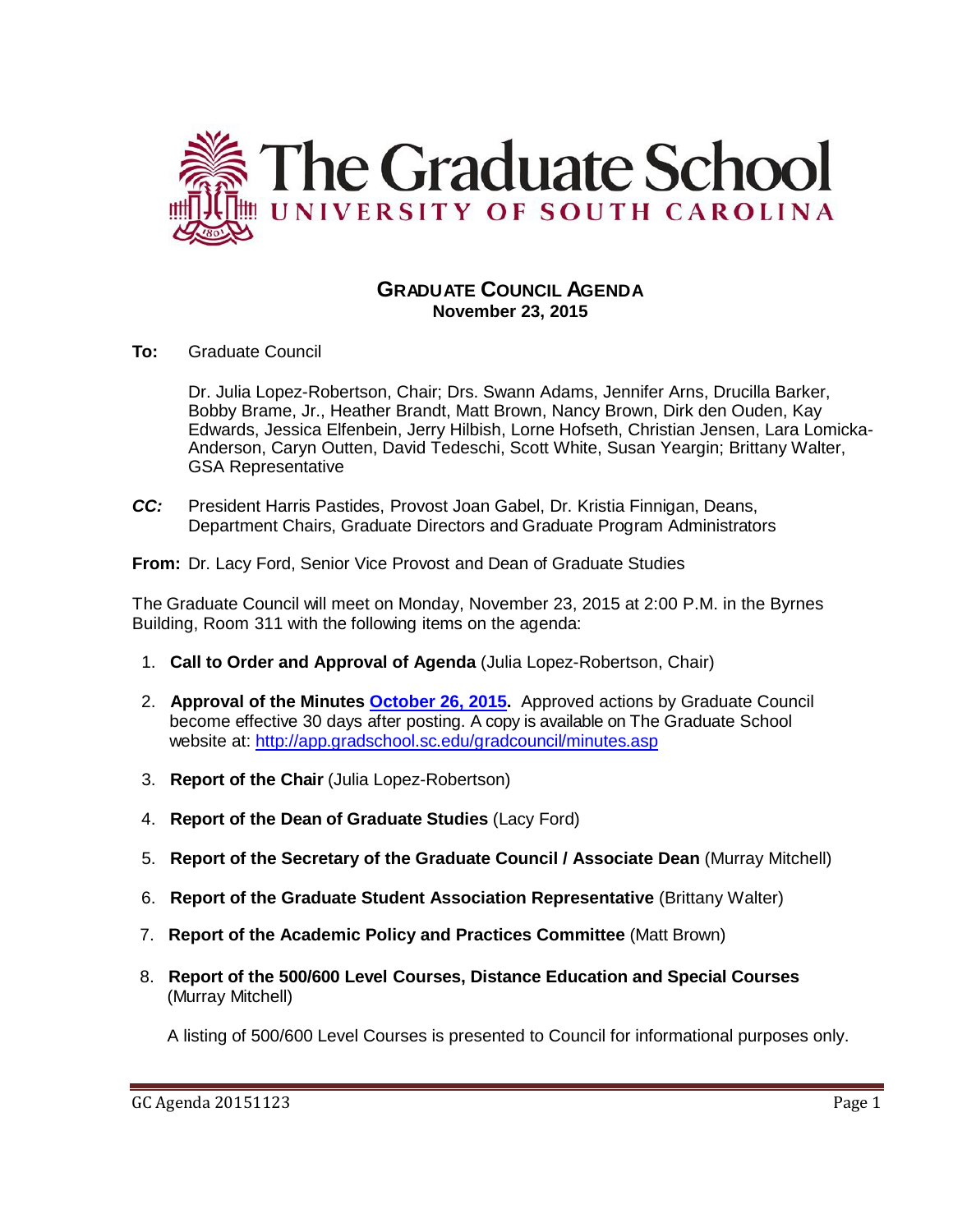#### **500/600 Level Courses**

BIOL 652 - Change to credit hours, description, prerequisite, removal of note BMEN 546 - Change prerequisite BMEN 572 - Change prerequisite CHEM 511 - Change prerequisite CHEM 533 - Change prerequisite CHEM 541 - Change prerequisite CHEM 541L - Change prerequisite CHEM 542 - Change prerequisite CHEM 542L - Change prerequisite CHEM 545 - Change prerequisite CHEM 621 - Change prerequisite CHEM 621L - Change description, prerequisite CHEM 622 - Change prerequisite CHEM 623 - Change prerequisite CHEM 633 - Change prerequisite CHEM 639 - Change credit hours, description CHEM 644 - Change prerequisite CHEM 655 – New Course Proposal CHEM 659 – New Course Proposal CHIN 550 – New Course Proposal EDEX 581 – New Course Proposal EDRD 500 – Change to credit hours, title, description HPEB 674 – New Course Proposal MGSC 594 – Change title and description STAT 506 - Change prerequisite STAT 509 - Change description, add note STAT 515 – Change description STAT 516 – Add note, prerequisite STAT 517 - Change prerequisite STAT 518 - Change prerequisite STAT 519 - Change prerequisite STAT 525 - Change prerequisite STAT 530 – Change title, description, prerequisite STAT 535 - Change prerequisite STAT 540 - Change prerequisite

#### **Distance Education Delivery**

HPEB 798 Public Health Practicum Seminar (3)

Synthesis and application of MPH competencies for professional development, culminating in a practicum fieldwork contract. [Pre/Co-requisites: HPEB 700, 701, 702, 707, 710, 748.] [Effective: Fall 2016]

#### 9. **Associate Graduate Faculty Nominations** (Murray Mitchell)

Dr. Edward Carr, Geography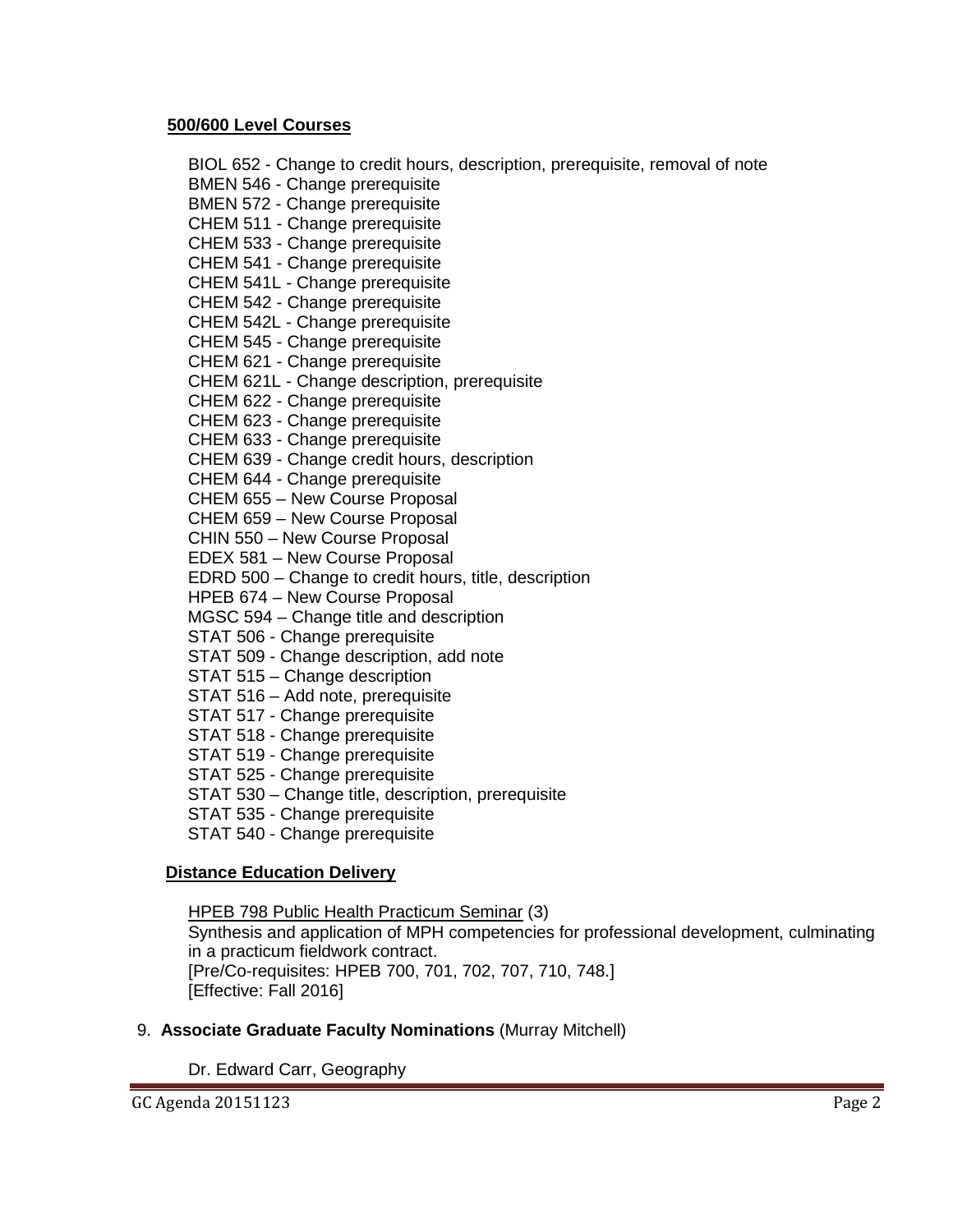- Dr. Kathrene Brendell, Nursing
- Dr. Stephanie Burgess, Nursing.
- Dr. Carolyn Harmon, Nursing
- Dr. Sue Heiney, Nursing
- Dr. Tena Hunt-McKinney, Nursing
- Dr. Sheryl Mitchell, Nursing
- Dr. Amber Proctor-Williams, Nursing

#### 10. **Fellowships and Scholarships Committee** (Heather Brandt)

### 11. **Report of Science, Math, and Related Professional Programs Committee** (David Tedeschi)

#### Program Change

A change in the number of credit hours permitted to count toward dual credit in the BS/MS program was approved by the Biomedical Engineering faculty. This change led to an *increase from 9 credit hours to 12 credit hours* that could be used as duel credit. The faculty approved this change as it was deemed to facilitate completion of the dual degree in a reasonable timeframe with negligible change in the academic development of students. BIOE ME in Biomedical Engineering (30)

**Current:** An M.E. student must take a minimum of 30 hours of graded graduate courses. For both the M.S. and M.E. degrees, the student must take four required courses. All remaining course work must be taken from an approved list of courses, which includes engineering and mathematics courses numbered 500 or above. Other courses must be approved by the student's advisor and the graduate studies committee. All candidates must complete comprehensive assessment that is distinct from program course requirements. **Proposed:** The Master of Engineering (M.E.) degree in biomedical engineering (BMEN) requires 30 credit hours of graduate level work beyond the B.S. degree. Students must complete 12 hours in mandatory core BMEN courses (710, 713, 720, and 723), 6 hours in approved BMEN core electives and 12 hours of additional approved electives. In addition to the courses, students must pass the comprehensive assessment. [Effective: Fall 2016]

#### Program Change

A change in the number of credit hours permitted to count toward dual credit in the BS/MS program was approved by the Biomedical Engineering faculty. This change led to an *increase from 9 credit hours to 12 credit hours* that could be used as dual credit. The faculty approved this change as it was deemed to facilitate completion of the dual degree in a reasonable timeframe with negligible change in the academic development of students. BIOE MS in Biomedical Engineering (30)

**Current:** An M.S. student must take a minimum of 24 hours of graded graduate courses and 6 hours of thesis credits leading to a thesis. An M.E. student must take a minimum of 30 hours of graded graduate courses. Student must take four required courses. All remaining course work must be taken from an approved list of courses, which includes engineering and mathematics courses numbered 500 or above. Other courses must be approved by the student's advisor and the graduate studies committee. All candidates must complete a comprehensive assessment that is distinct from program course requirements. **Proposed:** The Master of Science (M.S.) degree in biomedical engineering (BMEN)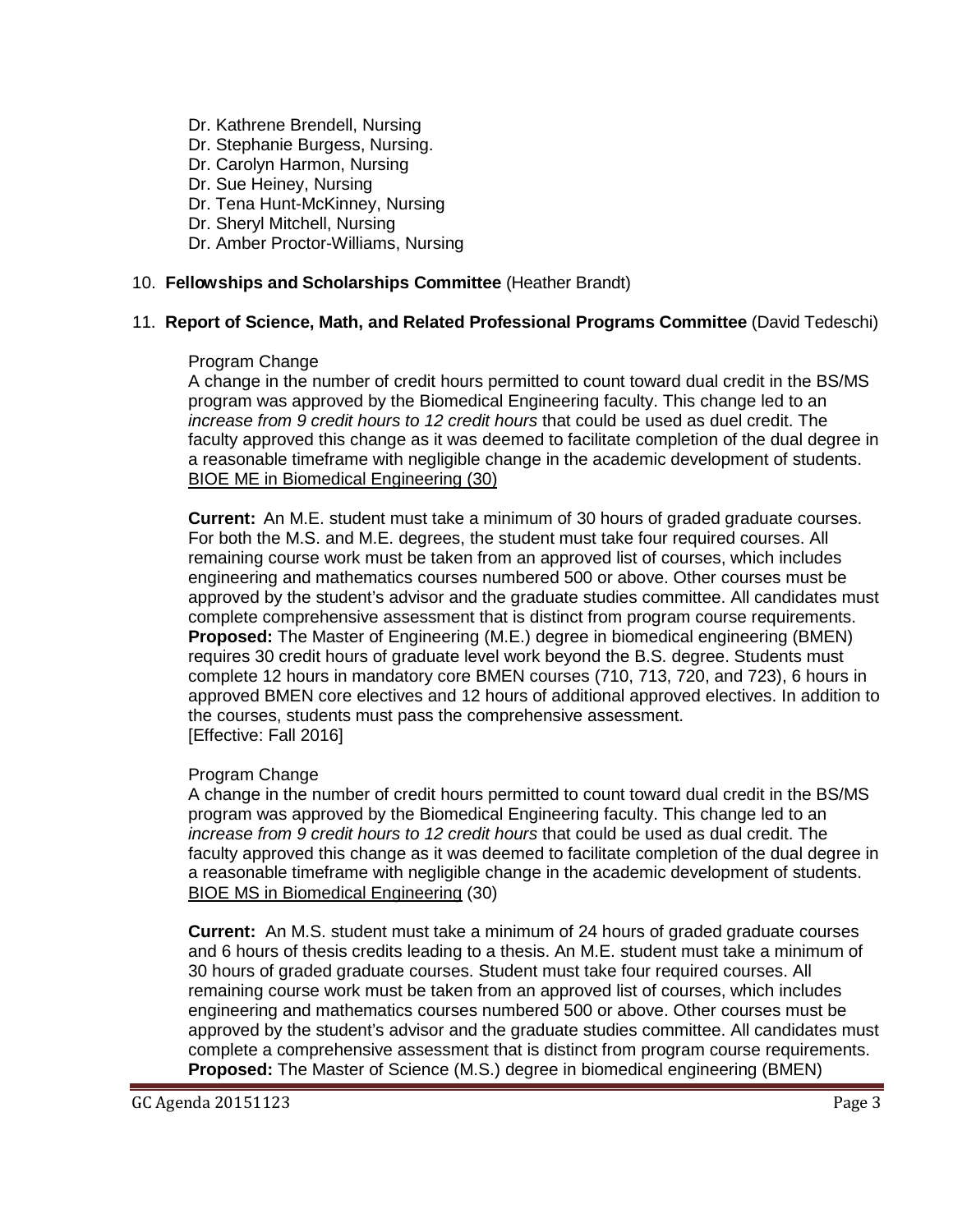requires 30 credit hours of graduate level work beyond the B.S. degree. Students must complete of 12 hours in core BMEN courses core BMEN courses (710, 713, 720, and 723), 9 hours in BMEN or other approved electives, 1 hour in BMEN 795 seminar, 1 hour in BMEN 798 seminar, and 7 hours of BMEN 799, thesis preparation. The student must write and defend a thesis. The completed thesis must be submitted electronically with appropriate signatures to the Dean of the Graduate School. [Effective: Fall 2016]

Course Change Proposal Title and course description change **Current:** BMSC 752 Medical Ethics (1) Instruction in medical ethics. **Proposed:** BMSC 752 Medical Law and Ethics (1) Ethical issues and legal implications in patient-centered health care delivery systems. [Effective: Fall 2016]

Course Change Proposal From Variable to Fixed credit hours and course description change.

**Current:** CHEM 719 Special Topics in Inorganic Chemistry (1-4). Note: May be repeated as content varies by suffix and title.

**Proposed:** CHEM 719 Special Topics in Inorganic Chemistry (3) Note: May be repeated as content varies by title. [Effective: Fall 2016]

Course Change Proposal From Variable to Fixed credit hours and course description change. **Current:** CHEM 729 Special Topics in Analytical Chemistry (1-4). Note: May be repeated as content varies by suffix and title. **Proposed:** CHEM 729 Special Topics in Analytical Chemistry (3) Note: May be repeated as content varies by title. [Effective: Fall 2016]

Course Change Proposal From Variable to Fixed credit hours and course description change.

**Current:** CHEM 739 Special Topics in Organic Chemistry (4-4). Note: May be repeated as content varies by suffix and title. **Proposed:** CHEM 739 Special Topics in Organic Chemistry (3) Note: May be repeated as

content varies by title. [Effective: Fall 2016]

Course Change Proposal To delete the prerequisite. Graduate standing is enough; no prerequisite is needed. CHEM 745 Introductory Crystallopgraphy (3) **Current:** Prerequisites: B.S. in chemistry, physics, geology, or mathematics. **Proposed:** Prerequisites: None. [Effective: Fall 2016]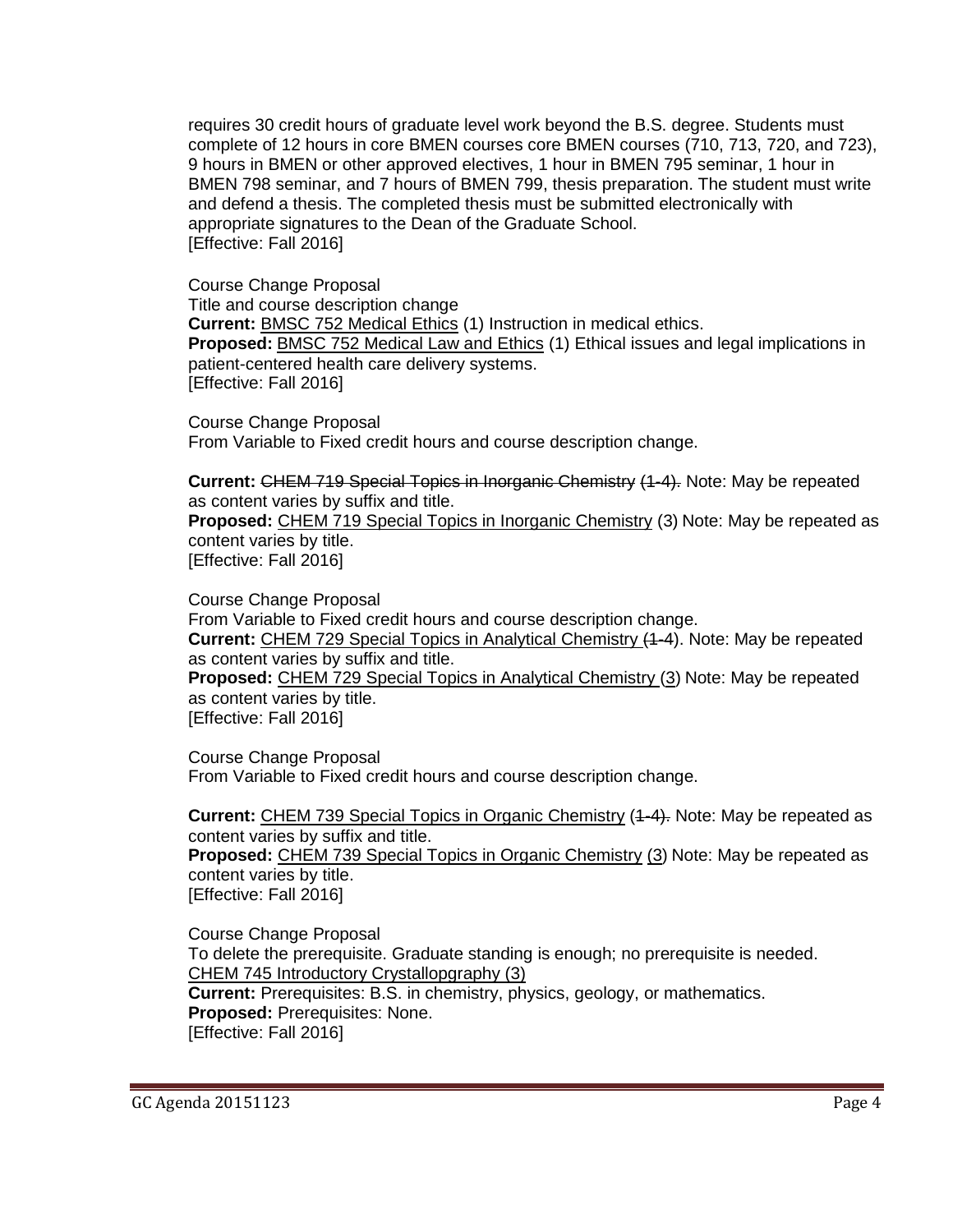Course Change Proposal From Variable to Fixed credit hours and course description change. **Current:** CHEM 749 Special Topics in Physical Chemistry (1-4). Note: May be repeated as content varies by suffix and title. **Proposed:** CHEM 749 Special Topics in Physical Chemistry (3) Note: May be repeated as content varies by title. [Effective: Fall 2016]

Course Change Proposal To delete the prerequisite. Graduate standing is enough; no prerequisite is needed. CHEM 751 Biosynthesis of Macromolecules (3) **Current:** Prerequisites: CHEM 550 or equivalent. **Proposed:** Prerequisites: None. [Effective: Fall 2016]

Course Change Proposal To delete the prerequisite. Graduate standing is enough; no prerequisite is needed. CHEM 752 Regulation and Integration of Metabolism (3) **Current:** Prerequisites: CHEM 550 or equivalent. **Proposed:** Prerequisites: None. [Effective: Fall 2016]

Course Change Proposal To delete the prerequisite. Graduate standing is enough; no prerequisite is needed. CHEM 753 Enzymology and Protein Chemistry (3) **Current:** Prerequisites: CHEM 550 or equivalent. **Proposed:** Prerequisites: None. [Effective: Fall 2016]

Course Change Proposal

From Variable to Fixed credit hours and course description change.

**Current:** CHEM 759 Special Topics in Molecular Biology (1-3). Note: May be repeated as content varies by suffix and title.

**Proposed:** CHEM 759 Special Topics in Molecular Biology (3) Note: May be repeated as content varies by title.

[Effective: Fall 2016]

New Program

CSCE PhD in Computer Engineering (60)

Degree Requirements (60 Post Baccalaureate Hours):

Requirements for the Ph.D. degree in Computer Engineering fall into four categories:

course requirements, the qualifying examination, the comprehensive examination, and the dissertation.

1. Core (10 hours)

The coursework must include the following core courses.

- CSCE 513 Computer Architecture
- CSCE 611 Advanced Logic Design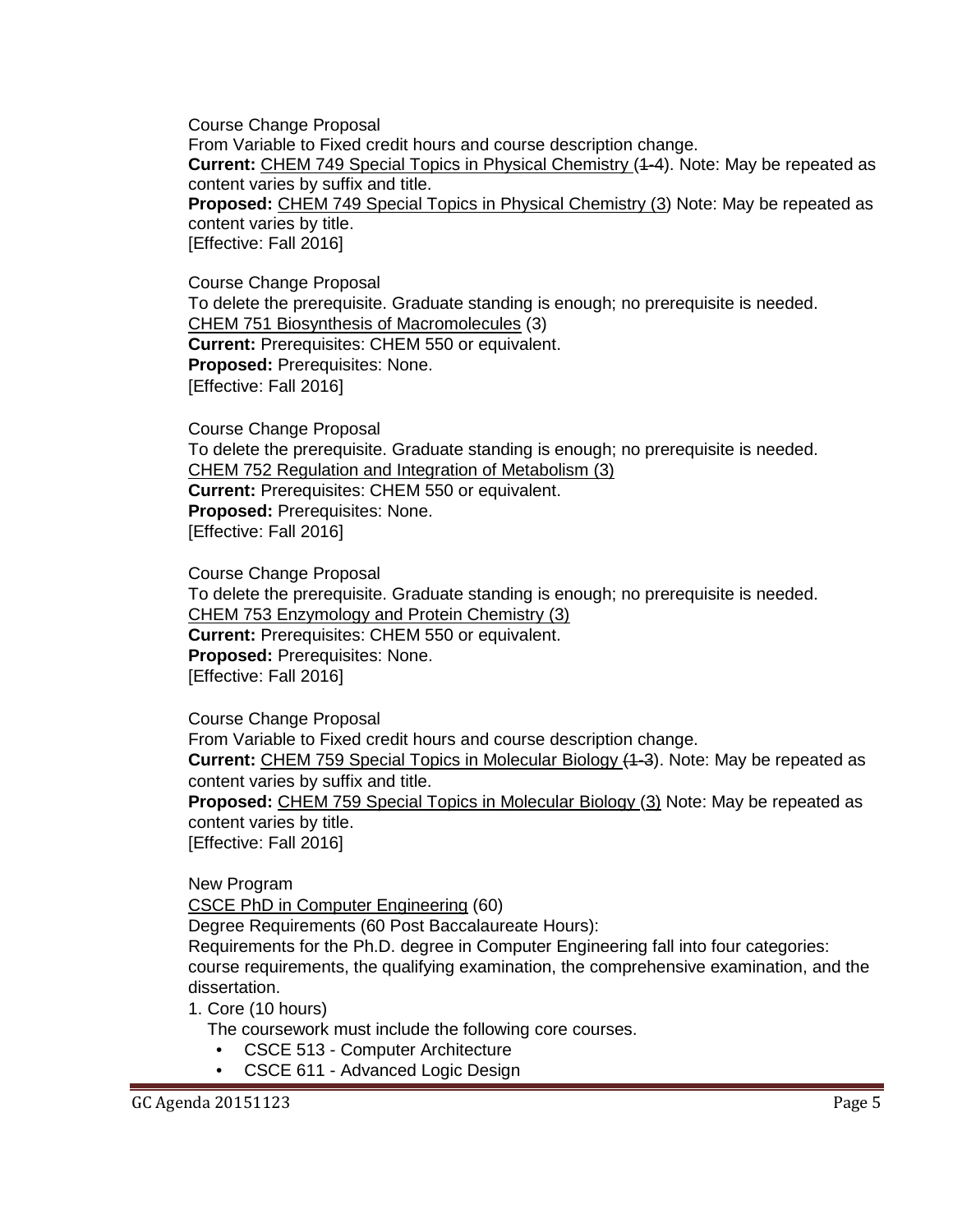- CSCE 750 Analysis of Algorithms
- CSCE 791 Seminar in Advances in Computing
- 2. Computer Engineering Elective (3 hours)

Students must also complete one course from the following list.

- CSCE 512 System Performance Evaluation
- CSCE 516 Computer Networks
- CSCE 569 Parallel Computing
- CSCE 574 Robotics
- CSCE 613 Fundamentals of VLSI Chip Design

3. Dissertation Preparation (12 hours)

- CSCE 899 Dissertation Preparation
- 4. Advanced CSCE Electives (20 hours)

In addition to the above requirements, students must complete 20 hours in CSCE courses numbered 700 or above.

5. Other Electives (15 hours)

In addition to the above requirements, students must complete 15 hours of CSCE courses numbered above 500.

Graduate level courses from other departments, with approval from Graduate Director, can satisfy this requirement.

Students who enter the program with a Master's degree in Computer Engineering are exempt from this requirement.

Note: Students entering the program without a Masters degree are encouraged to concurrently enroll in and earn an MS in Computer Engineering.

At most 9 hours of CSCE 798 and not more than 12 hours of CSCE 899 may be applied toward the degree. Neither CSCE 797 nor CSCE 799 may be applied toward the degree. The student's dissertation committee must approve the program of study, so this committee should be formed as early in a student's course of study as possible. Prior to admission to candidacy, the student is required to pass a written qualifying examination. This examination is designed to test fundamental knowledge and conceptual understanding of the mainstream areas of computer engineering. The Ph.D. comprehensive examination combines a written and an oral examination and seeks to discover whether the student has a sufficiently deep understanding of topics in the area of interest to carry out the proposed research. The dissertation committee, which also will make the final decision on whether the student has passed, constructs the research component. The oral examination is an indepth test on the subject matter related to the student's dissertation topic and written exam. The committee may also examine the student on any other material it deems relevant. After completing the research and writing the dissertation, the student must defend the work in a public presentation.

[Effective: Fall 2016]

Program change ME in Computer Science and Engineering (30)

**Current:** ME in Computer Science and Engineering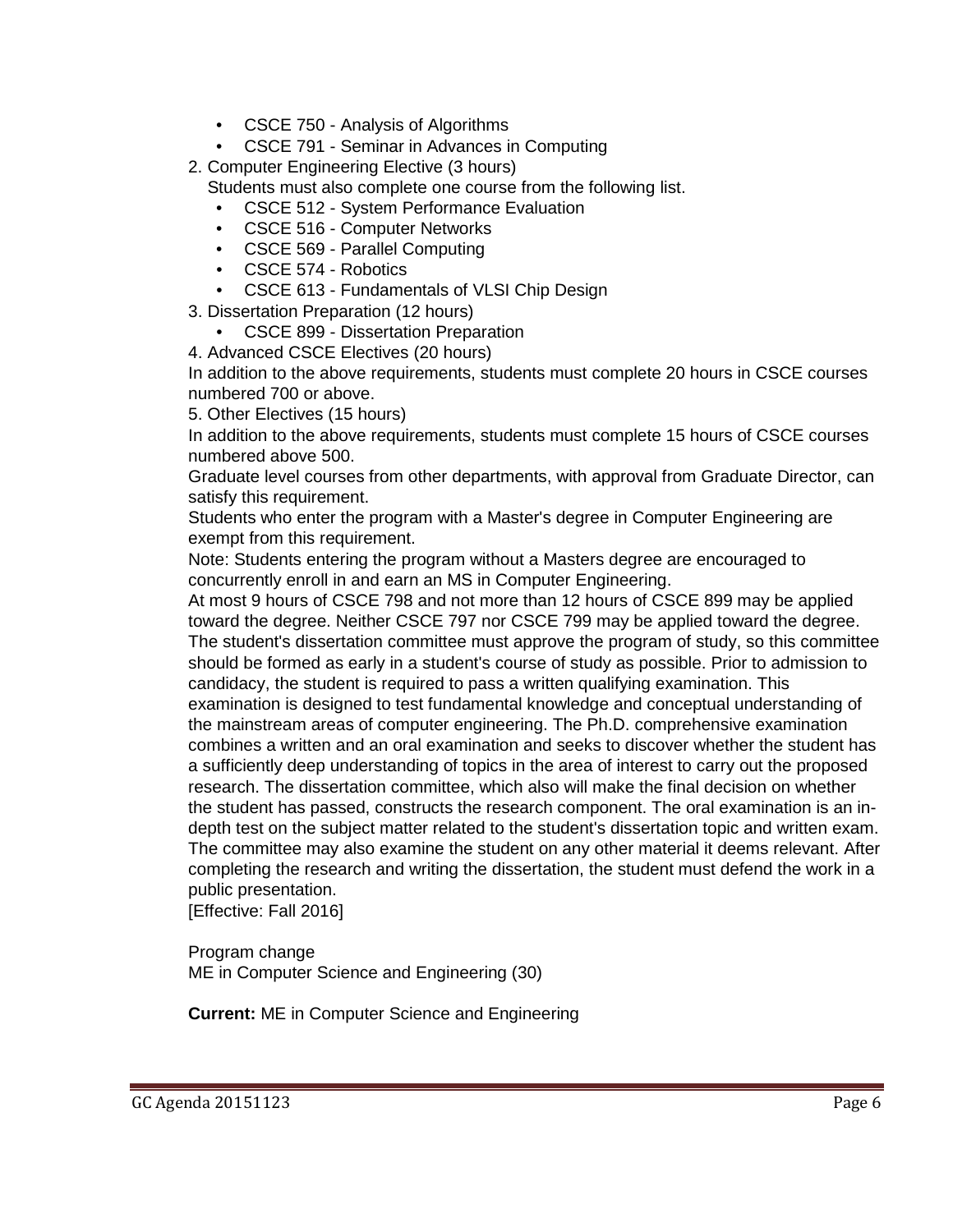The professional Master of Engineering degree in computer science and engineering requires 30 hours of course work beyond the B.S. This course work must include the following core courses:

•CSCE 513 - Computer Architecture

•CSCE 531 - Compiler Construction

•CSCE 750 - Analysis of Algorithms

•CSCE 791 - Seminar in Advances in Computing and an additional 11 hours in CSCE courses numbered 700 and above.

A maximum of six hours in non-CSCE courses and at most three hours of CSCE 798 may be applied toward the degree. CSCE 797 may not be applied toward the degree.

All students must satisfactorily complete a comprehensive exam on the core courses which is administered on Reading Day at the end of the Spring and Fall semesters.

**Proposed:** MS in Computer Engineering

Degree Requirements (30 Hours)

The Master of Science in Computer Engineering (MSCE) degree requires 30 credit hours beyond the BS. Students in the MSCE program may elect either the thesis or the nonthesis option. The course work must include:

Core (10 hours):

CSCE 513 - Computer Architecture

CSCE 611 - Advanced Digital Design

CSCE 750 - Analysis of Algorithms

CSCE 791 - Seminar in Advances in Computing

Electives (20 hours):

A maximum of six hours in non-CSCE courses approved by the Graduate Director and at most three hours of CSCE 798 may be applied toward the degree. CSCE 797 may not be applied toward the degree.

Students who choose the non-thesis option must complete 6 hours from the following list.

CSCE 512 - System Performance Evaluation

CSCE 516 - Computer Networks

CSCE 569 - Parallel Computing

CSCE 574 - Robotics

CSCE 613 - Fundamentals of VLSI Chip Design

Thesis Option:

Students who choose the thesis option must substitute 6 hours of thesis preparation (CSCE 799) for electives and defend the thesis in a public presentation. The electives must also include at least 8 hours in CSCE courses numbered 700 and above. Non-Thesis Option:

Students who choose the non-thesis option must complete at least 11 of the 20 hours of

electives in CSCE courses numbered 700 and above, and pass a written comprehensive examination administered at the end of Fall or Spring semester. [Effective: Fall 2016]

New Course Proposal ECIV 789 Design Project in Railway Engineering (4)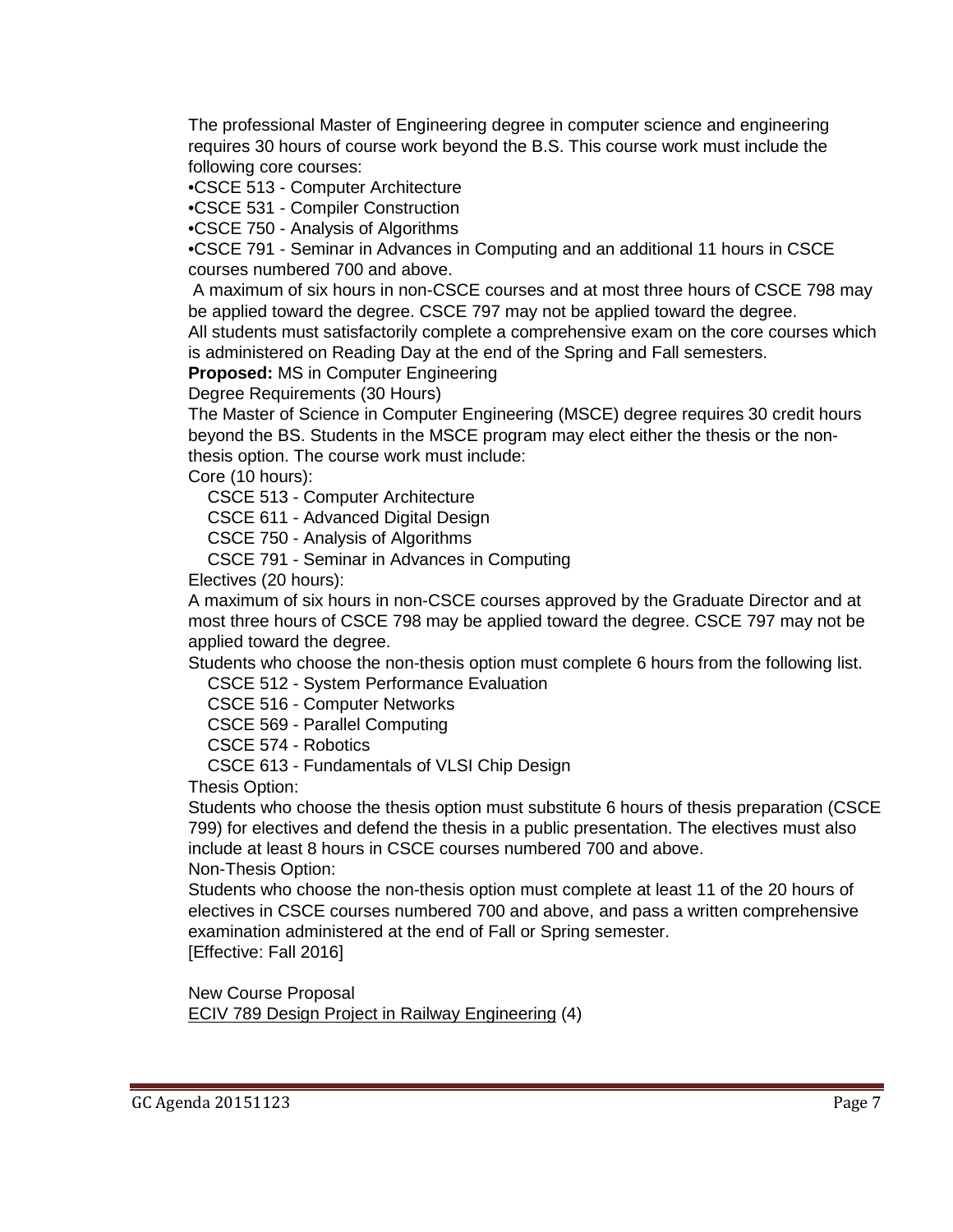Application of engineering design principles in railway projects; project management; project scheduling; cost estimation; ethics; environmental and social impact; design drawings; report documents. [Prerequisite: ECIV 580 or ECIV 582] [Effective: Fall 2016]

Program Change Program hours change. HSPM Health Services Policy and Management/MPH (45)

**Current:** Major Requirements: Public Health Core (biostatistics, epidemiology, environmental health sciences, administration, and health promotion, education and behavior), 15 Hours Management, 18 Hours Planning, Organizational Behavior or Policy, 3 Hours Community Assessment/Delivery of Health Care Services, 3 Hours Public Health Residency, 6 Hours **Proposed:** Major Requirements: Public Health Core (biostatistics, epidemiology, environmental health sciences, health administration, and health promotion, education and behavior), 15 Hours Management, 12 Hours Planning, Public Health Law or Policy, 9 Hours Community Assessment/Delivery of Health Care Services, 3 Hours Public Health Residency, 6 Hours [Effective: Fall 2016]

12. **Report of the Humanities, Social Sciences, Education, and Related Professional Programs Committee** (Drucilla Barker)

Program Change To satisfy the State of South Carolina Read to Succeed requirements for all professional education programs. ART MAT in Art Education (P-12 Certification) (46) The program changes will satisfy the State of South Carolina Read to Succeed requirements for all professional education programs. (Letter of Concurrence received.)

**Current:** Professional Education (9 hours) •EDPY 705 or EDPY 707 •EDCS 725 - Principles of Curriculum Construction •EDFN 749 - The School in Modern Society Content Area (22 hours): •ARTE 525 - Elementary Methods for K-12 Art Certification •ARTE 540 - The School Art Program •ARTE 541 - Practicum in Art Education •ARTE 701 - Seminar in Art Education •ARTE 702 - Problems in the Teaching of Art •ARTE 703 - Issues and Trends in Art Education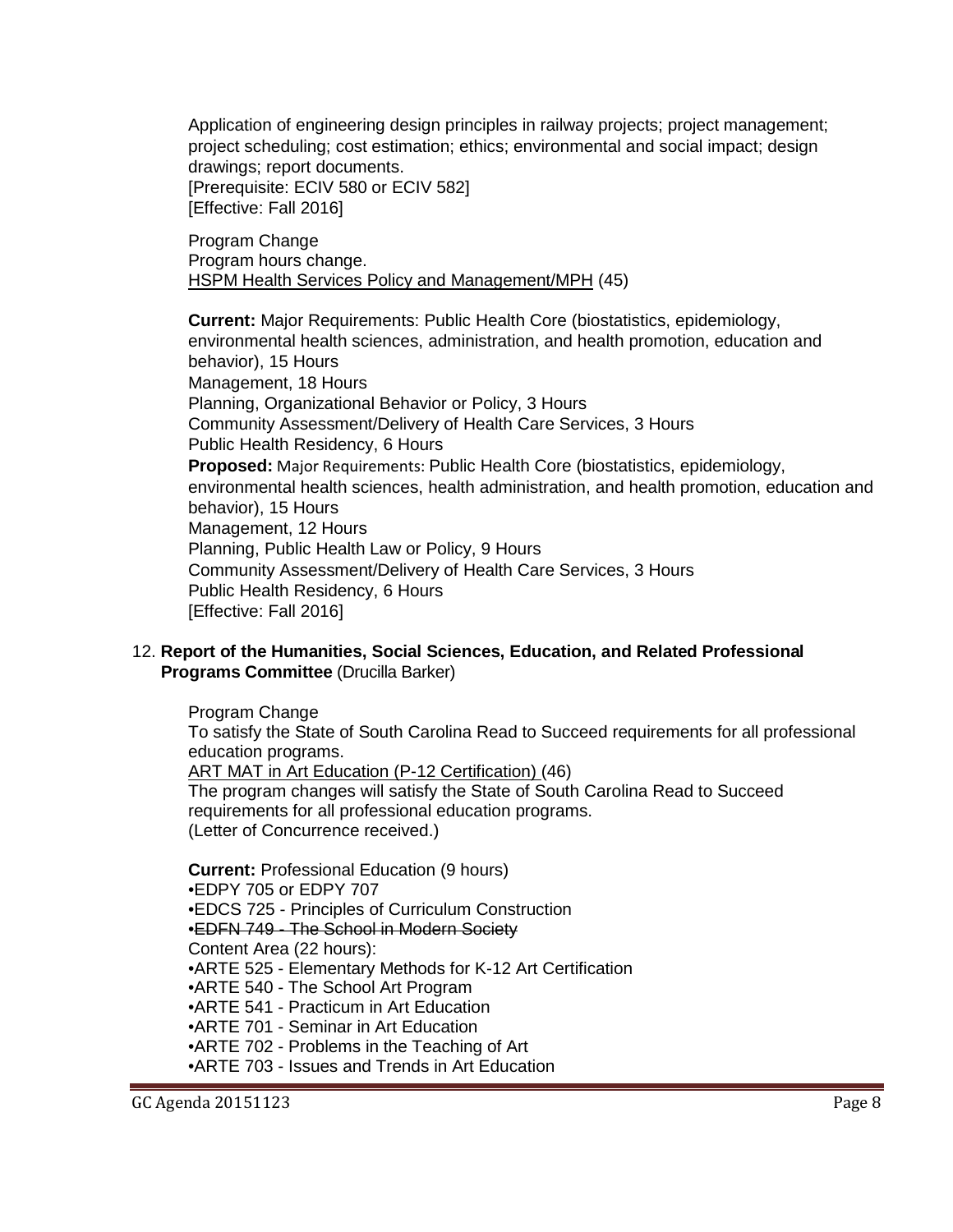•ARTE 705 - Program Development in Art •ARTE 750 - Interactive Technology for Art Teachers Directed Teaching (15 hours): •ARTE 471 - Directed Teaching in Art •ARTE 565 - Field Experience Seminar Additional Hours: The following are required for certification if they were not taken at the undergraduate level. Art Studio (12 hours): •Drawing •Painting •Ceramics •Printmaking Art History (3 hours): •Renaissance to Modern **Proposed:** Professional Education (9 hours) •EDPY 705 - Human Growth and Development or EDPY 707 - Growth and Development: Middle School and Adolescence •EDCS 725 - Principles of Curriculum Construction •EDRD 500 - Content Area Literacy PK-12 or EDEX 581 – Teaching Reading in the Content Areas to Adolescents with Reading Disabilities or EDRD 732 – Teaching Reading and Writing in the Content Areas Content Area (22 hours): •ARTE 525 - Elementary Methods for K-12 Art Certification •ARTE 540 - The School Art Program •ARTE 541 - Practicum in Art Education •ARTE 701 - Seminar in Art Education •ARTE 702 - Problems in the Teaching of Art •ARTE 703 - Issues and Trends in Art Education •ARTE 705 - Program Development in Art •ARTE 750 - Interactive Technology for Art Teachers Directed Teaching (15 hours): •ARTE 471 - Directed Teaching in Art •ARTE 565 - Field Experience Seminar Additional Hours: The following are required for certification if they were not taken at the undergraduate level. Art Studio (15 hours): •Fundamental Design •Drawing •Painting •Ceramics •Printmaking Art History (6 hours): •Pre-history to Renaissance •Renaissance to Modern [Effective: Fall 2016] Program Change Add course description-currently missing in bulletin.

GC Agenda 20151123 Page 9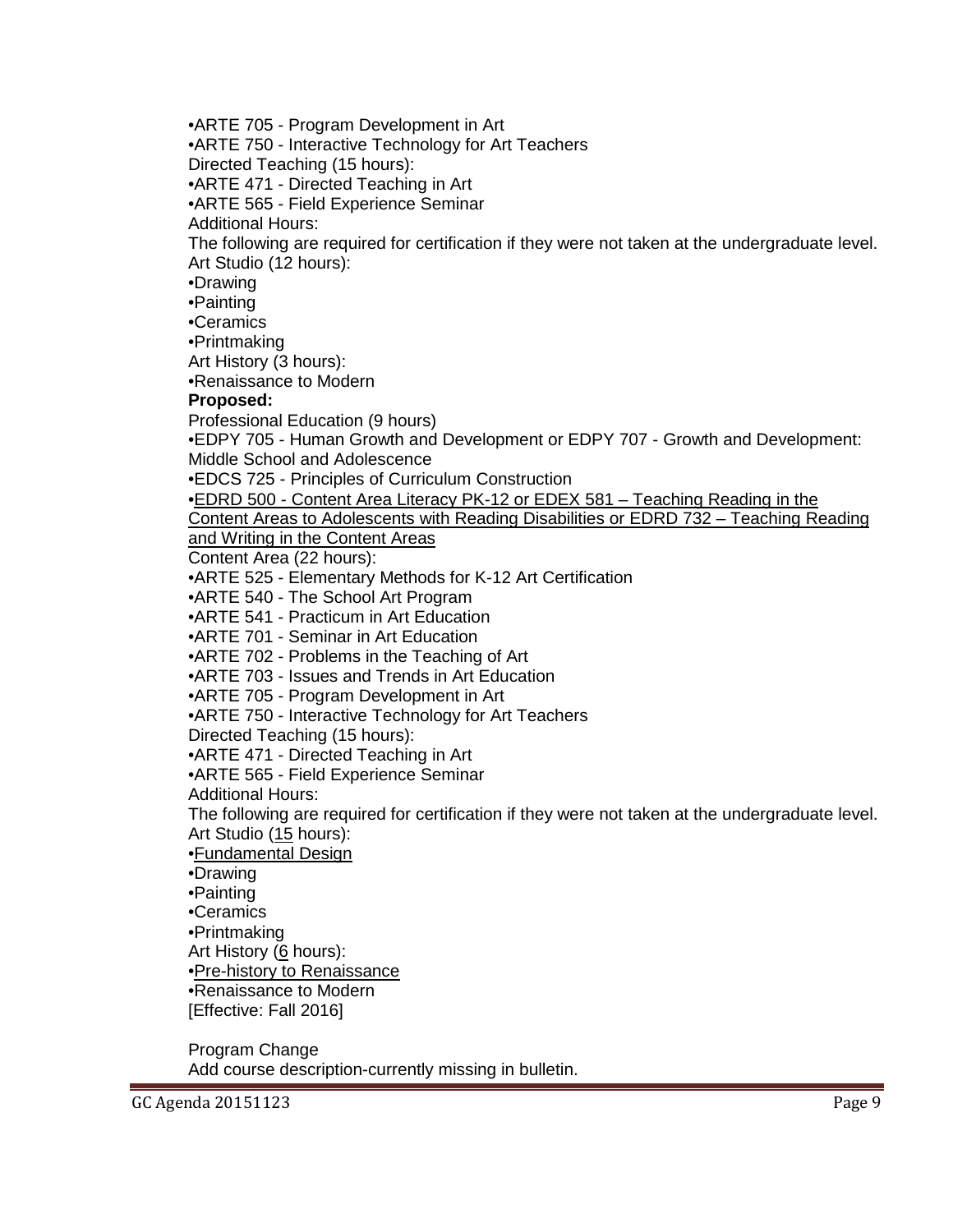ECON 840 Economic Growth (3)

**Current**: None.

**Proposed**: Advanced theory of economic growth. Mathematical models of growth, including the neoclassical model, endogenous growth models, and models of imperfect competition and growth, will be examined. Techniques of dynamic optimization are used to solve models. Empirical methods will be applied to models of economic growth. [Effective: Fall 2016]

New Course Proposal ECON 892 Third Year Seminar 1 (2) Research methods in Economics. The design and execution of a research paper in Economics. Preparation for writing a dissertation in Economics. [Effective: Fall 2016]

New Course Proposal ECON 893 Third Year Seminar 2 (1) Research methods in Economics. The design and execution of a research paper in Economics. Preparation for writing a dissertation in Economics. [Effective: Fall 2016]

Program Change INTE MAT in Secondary Social Studies (48)

Current: Major requirements: The MAT in Social Studies is offered jointly by the College of Education and the College of Arts and Sciences. This minimum 48 credit hour degree program is designed specifically for students who wish to obtain initial teacher certification in social studies at the secondary level.

Degree Requirements (48 Hours)

Specific course requirements include a minimum of:

Content Area Courses (15-21 Hours)

Additional undergraduate or graduate course work in the social sciences may be required to meet criteria for certification (e.g., history, economics, geography, political science, psychology, sociology, anthropology).

Professional Education Courses

Select one of the following courses:

•EDFI 749 - The School in Modern Society

•EDFI 744 - Philosophy and Education

Select one of the following courses:

•EDPY 705 - Human Growth and Development

•EDPY 707 - Growth and Development: Adolescence

Select one of the following courses:

•EDRD 518 - Reading in the Secondary School

•EDRD 600 - Foundations of Reading Instruction

•EDRD 730 - Teaching Reading and Writing in the Content Areas

Methods Courses (6 Hours)

At least 6 hours of graduate methods courses, one of which must be a technology course. Internship and Seminar (15 Hours)

Note: Each candidate must successfully complete a comprehensive examination as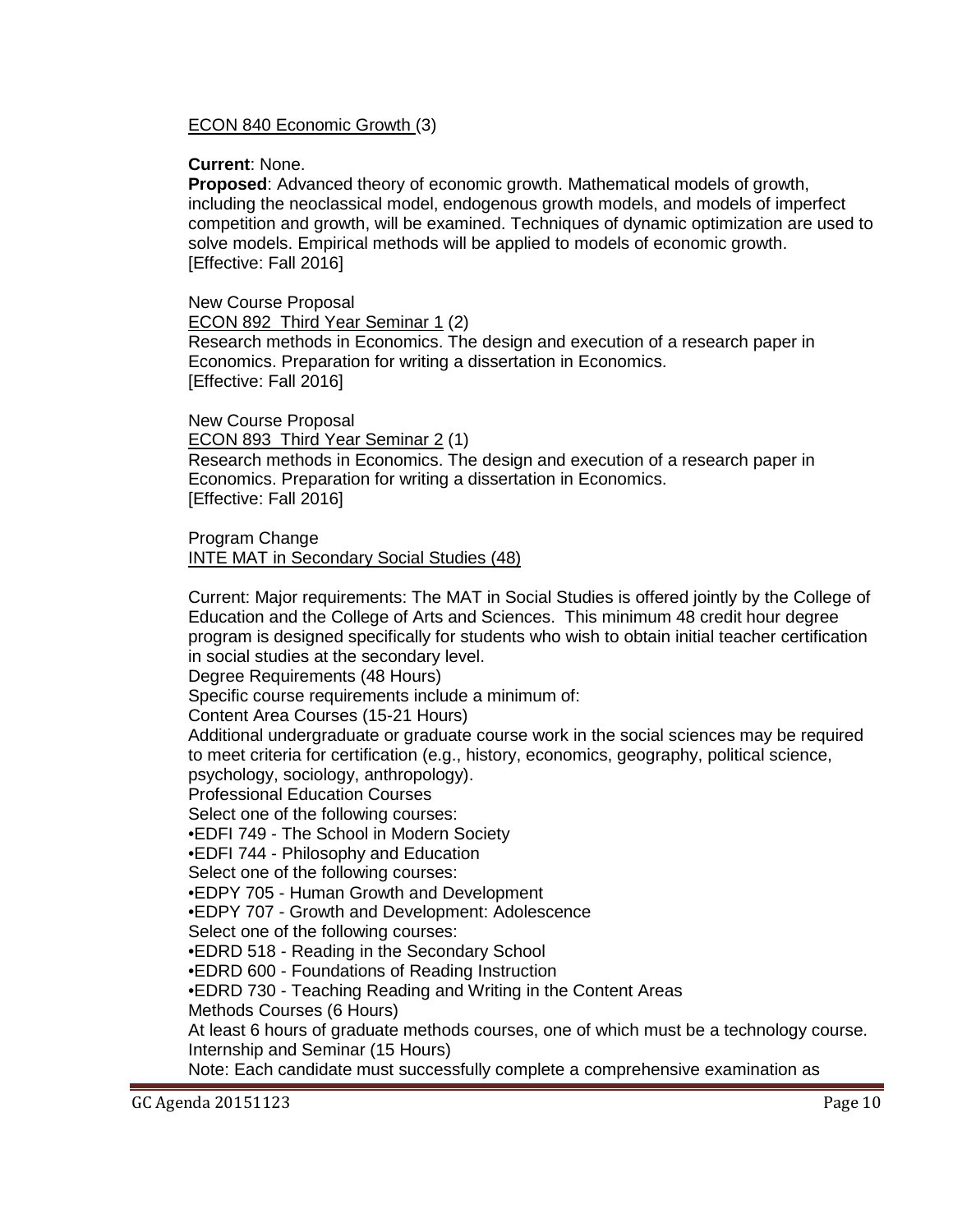determined by the appropriate M.A.T. degree committee.

Proposed: The MAT in Social Studies is offered jointly by the College of Education and the College of Arts and Sciences. This minimum 48 credit hour degree program is designed specifically for students who wish to obtain initial teacher certification in social studies at the secondary level.

Degree Requirements (48 Hours)

Specific course requirements include a minimum of: Content Area Courses (15-21 Hours)

\_\_\_\_\_\_\_\_\_\_\_\_\_\_\_\_\_\_\_\_\_\_\_\_\_\_\_\_\_\_\_\_\_\_\_\_\_\_\_\_

\_\_\_\_\_\_\_\_\_\_\_\_\_\_\_\_\_\_\_\_\_\_\_\_\_\_\_\_\_\_\_\_\_\_\_\_\_\_\_\_

\_\_\_\_\_\_\_\_\_\_\_\_\_\_\_\_\_\_\_\_\_\_\_\_\_\_\_\_\_\_\_\_\_\_\_\_\_\_\_\_ Additional undergraduate or graduate course work in the social sciences may be required to meet criteria for certification (e.g., history, economics, geography, political science, psychology, sociology, anthropology). Professional Education Courses

\_\_\_\_\_\_\_\_\_\_\_\_\_\_\_\_\_\_\_\_\_\_\_\_\_\_\_\_\_\_\_\_\_\_\_\_\_\_\_\_ Select one of the following courses:

- \_\_\_\_\_\_\_\_\_\_\_\_\_\_\_\_\_\_\_\_\_\_\_\_\_\_\_\_\_\_\_\_\_\_\_\_\_\_\_\_ • EDPY 705 - Human Growth and Development
- EDPY 707 Growth and Development: Adolescence

Reading and Literacy courses (6 hours):

- \_\_\_\_\_\_\_\_\_\_\_\_\_\_\_\_\_\_\_\_\_\_\_\_\_\_\_\_\_\_\_\_\_\_\_\_\_\_\_\_ • EDRD 731 - Assessment and the Foundations of Reading/Writing
- EDRD 732 Teaching Reading and Writing in the Content Areas Methods Courses (6 Hours)

\_\_\_\_\_\_\_\_\_\_\_\_\_\_\_\_\_\_\_\_\_\_\_\_\_\_\_\_\_\_\_\_\_\_\_\_\_\_\_\_ At least 6 hours of graduate methods courses, one of which must be a technology course. Internship and Seminar (15 Hours)

\_\_\_\_\_\_\_\_\_\_\_\_\_\_\_\_\_\_\_\_\_\_\_\_\_\_\_\_\_\_\_\_\_\_\_\_\_\_\_\_ Note: Each candidate must successfully complete a comprehensive examination as determined by the appropriate M.A.T. degree committee. [Effective: Fall 2016]

#### Program change

MAT in Secondary Mathematics (48)

**Current:** Major requirements: The department offers two degree programs for students who wish to emphasize secondary and junior college mathematics education–the M.A.T. and the M.M. degrees. Courses at the 700-level specifically designed for these programs are designated by the letter I adjoined to the course number. These courses are generally offered in the late afternoon during the academic year and during the summer to provide area teachers the opportunity to work toward a degree on a part-time basis.

The M.A.T. in mathematics is offered by the Department of Mathematics jointly with the College of Education. This degree program is designed specifically for students who wish to obtain teaching certification in mathematics at the secondary level. Degree Requirements (48 Hours)

The M.A.T. degree requires 30 approved semester hours of graduate-level course work in mathematics and education (exclusive of directed teaching), no less than 6 and no more than 15 of which may be in education, and at least 15 of which must be in mathematics or statistics. The individual student's program is planned according to that student's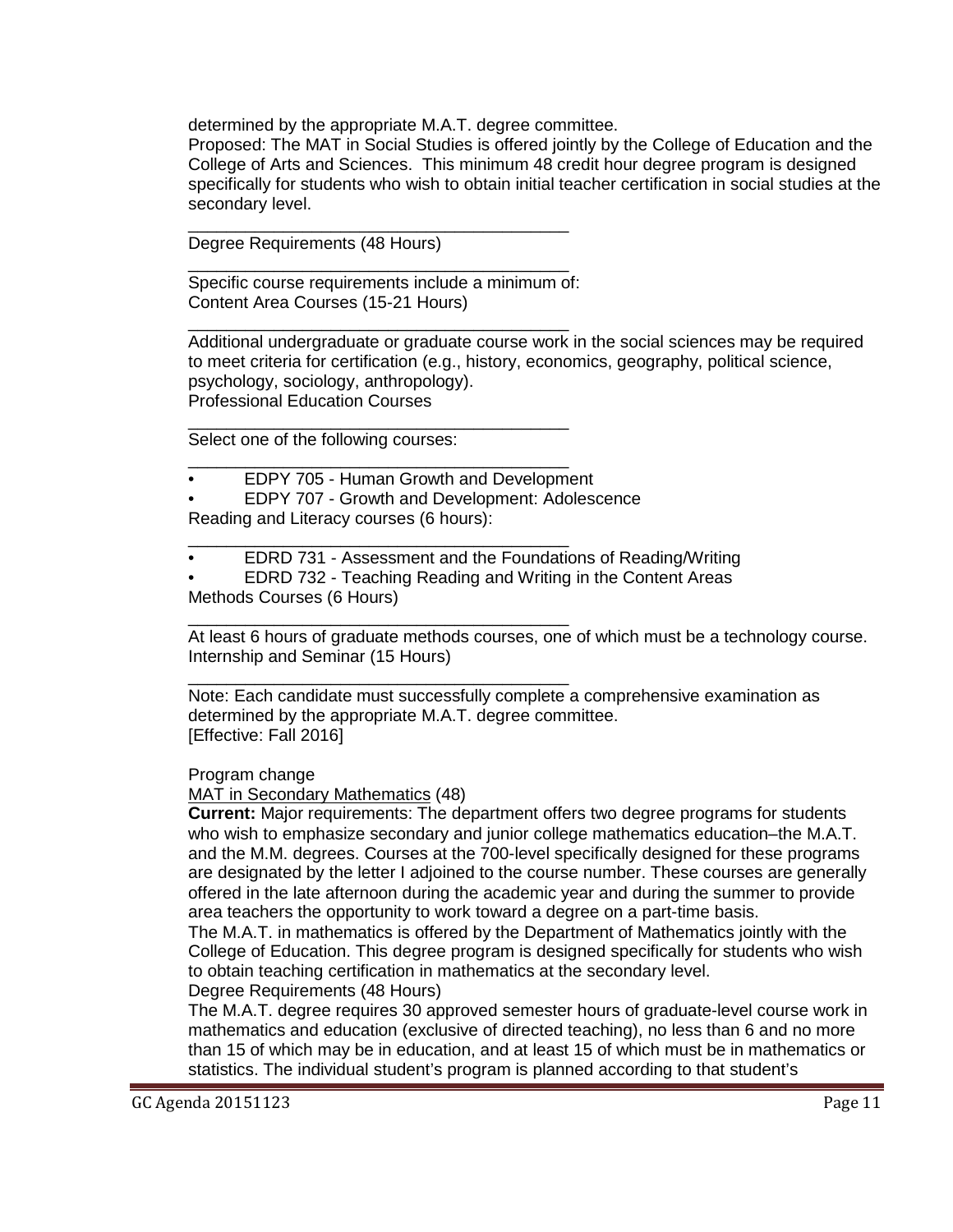background and goals. At least half of the student's course work must be numbered 700 or higher.

Each student's program of study must include at least one course in geometry (chosen from MATH 531 or MATH 736I), algebraic structures (MATH 701I), real analysis (MATH 703I), statistics (STAT 509 or STAT 515 -STAT 516), and number theory (MATH 780I). If equivalent courses have already been taken, then appropriate substitutions will be made. Unless previously taken, the student must also take upper division courses in linear algebra (MATH 526 or MATH 544) and discrete mathematics (MATH 574). Normally theses two courses are taken prior to full admission to the program.

Course work in education must include human growth and development (EDPY 705), foundations of education (EDFI 749), a curriculum course (EDSE 770), a reading course (EDRD 518 or EDRD 730), and methods of teaching (EDSE 764).

The student must also complete an 18- semester-hour program of methods and internship in mathematics (EDSE 550, EDSE 584, EDSE 778A and EDSE 778B). Students must apply for admission to the professional program and internship through the College of Education's Office of Student Affairs early in the fall or spring semester prior to the semester of Internship B.

Upon admission to the M.A.T. program, the student is assigned a faculty advisor in mathematics to assist in the development of the mathematics portion of the program. Approval of the candidate's program will be granted by a committee of three faculty members, consisting of the faculty advisor in mathematics, the faculty advisor in education, and a faculty member from either mathematics or education.

Each student must maintain a B average on all graduate-level course work in mathematics and a B average on all graduate-level course work in education.

Candidates for the M.A.T. degree are required to pass a written Comprehensive Examination covering their program of study and emphasizing the theoretical

underpinnings of calculus, the basic forms of mathematical reasoning, argumentation, and proof, a repertoire of fundamental examples and counter-examples, problem solving, and insight into how these can inform the teaching of secondary mathematics. Geometric and statistical reasoning will frequently be called upon; students will generally be free to draw on their knowledge of any of analysis, algebra, discrete mathematics, or number theory as they see fit to demonstrate forms of mathematical argumentation and proof.

**Proposed:** Major requirements: The department offers two degree programs for students who wish to emphasize secondary and junior college mathematics education–the M.A.T. and the M.M. degrees. Courses at the 700-level specifically designed for these programs are designated by the letter I adjoined to the course number. These courses are generally offered in the late afternoon during the academic year and during the summer to provide area teachers the opportunity to work toward a degree on a part-time basis.

The M.A.T. in mathematics is offered by the Department of Mathematics jointly with the College of Education. This degree program is designed specifically for students who wish to obtain teaching certification in mathematics at the secondary level.

#### Degree Requirements (48 Hours)

The M.A.T. degree requires 30 approved semester hours of graduate-level course work in mathematics and education (exclusive of directed teaching), no less than 6 and no more than 15 of which may be in education, and at least 15 of which must be in mathematics or statistics. The individual student's program is planned according to that student's background and goals. At least half of the student's course work must be numbered 700 or higher.

Each student's program of study must include at least one course in geometry (chosen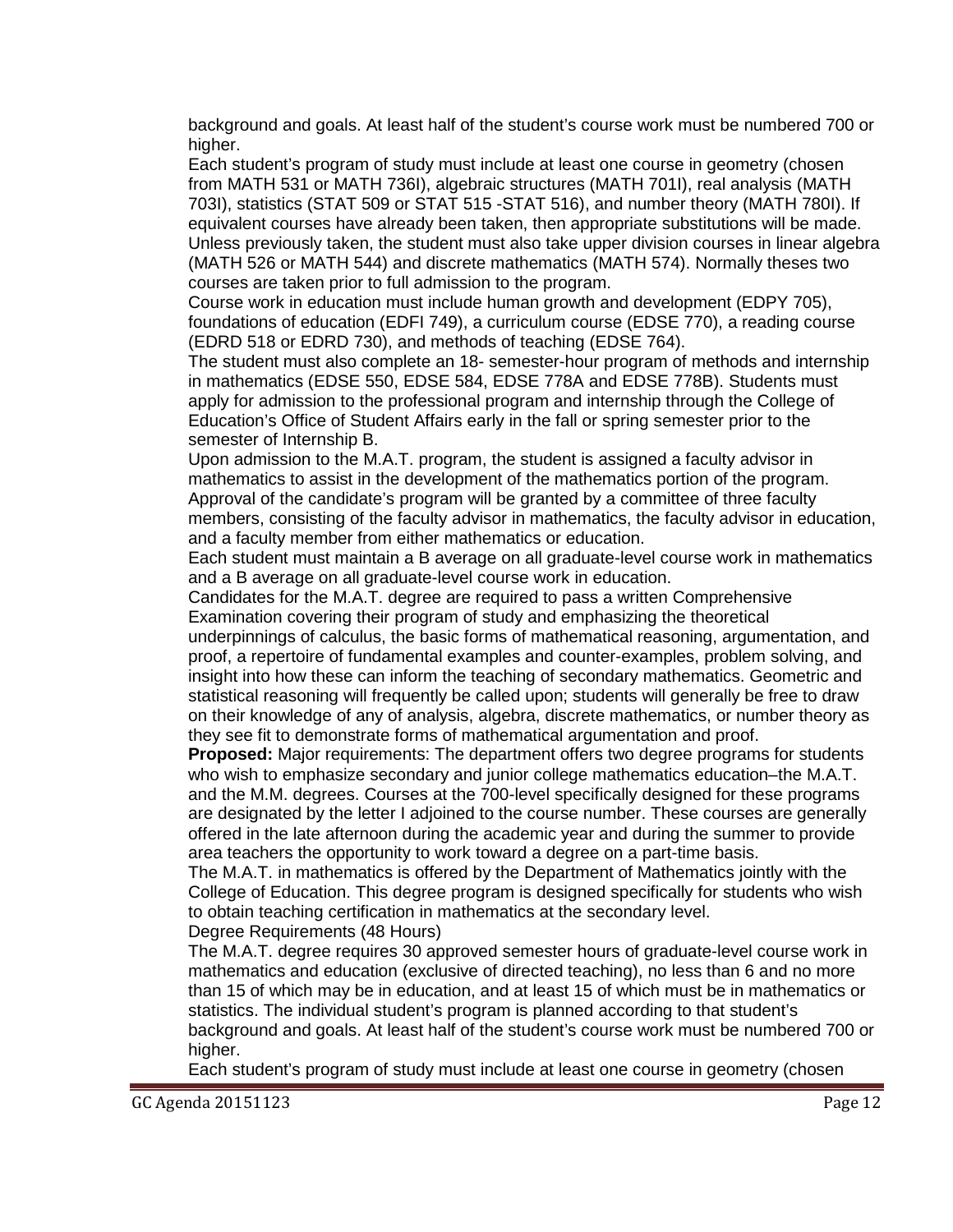from MATH 531 or MATH 736I), algebraic structures (MATH 701I), real analysis (MATH 703I), statistics (STAT 509 or STAT 515 -STAT 516), and number theory (MATH 780I). If equivalent courses have already been taken, then appropriate substitutions will be made. Unless previously taken, the student must also take upper division courses in linear algebra (MATH 526 or MATH 544) and discrete mathematics (MATH 574). Normally theses two courses are taken prior to full admission to the program.

Course work in education must include human growth and development (EDPY 705 or EDPY 707), a curriculum course (EDSE 770), two Read to Succeed courses (EDRD 731 and EDRD 732), and methods of teaching (EDSE 764).

The student must also complete an 18- semester-hour program of methods and internship in mathematics (EDSE 550, EDSE 584, EDSE 778A and EDSE 778B). Students must apply for admission to the professional program and internship through the College of Education's Office of Student Affairs early in the fall or spring semester prior to the semester of Internship B.

Upon admission to the M.A.T. program, the student is assigned a faculty advisor in mathematics to assist in the development of the mathematics portion of the program. Approval of the candidate's program will be granted by a committee of three faculty members, consisting of the faculty advisor in mathematics, the faculty advisor in education, and a faculty member from either mathematics or education.

Each student must maintain a B average on all graduate-level course work in mathematics and a B average on all graduate-level course work in education.

Candidates for the M.A.T. degree are required to pass a written Comprehensive Examination covering their program of study and emphasizing the theoretical underpinnings of calculus, the basic forms of mathematical reasoning, argumentation, and proof, a repertoire of fundamental examples and counter-examples, problem solving, and insight into how these can inform the teaching of secondary mathematics. Geometric and statistical reasoning will frequently be called upon; students will generally be free to draw on their knowledge of any of analysis, algebra, discrete mathematics, or number theory as they see fit to demonstrate forms of mathematical argumentation and proof. [Effective: Fall 2016]

Program change

MAT in Secondary Science (45)

With the new Read to Succeed Law, the state of South Carolina has changed the requirements for teacher certification. The state now requires students gaining secondary certification to have two reading courses instead of the previous one required course. In order to not increase the number of credit hours for the degree, our program is dropping the requirement of an Education Foundation course (EDFI 749 or EDFI 744). (Letter of concurrence received.)

**Current:** Major requirements: The MAT in Science is offered jointly by the College of Education and the College of Arts and Sciences. This degree includes options in biology, chemistry, earth science, natural sciences, and physics. The MAT in Science is designed specifically for candidates who wish to become certified in a secondary education area of science (i.e., biology, chemistry, physics, or science).

Degree Requirements (45 Hours)

Specific course requirements vary by area, but all must include a minimum of: Content Area Courses (15-21 Hours) Professional Education Courses (9 Hours)

GC Agenda 20151123 Page 13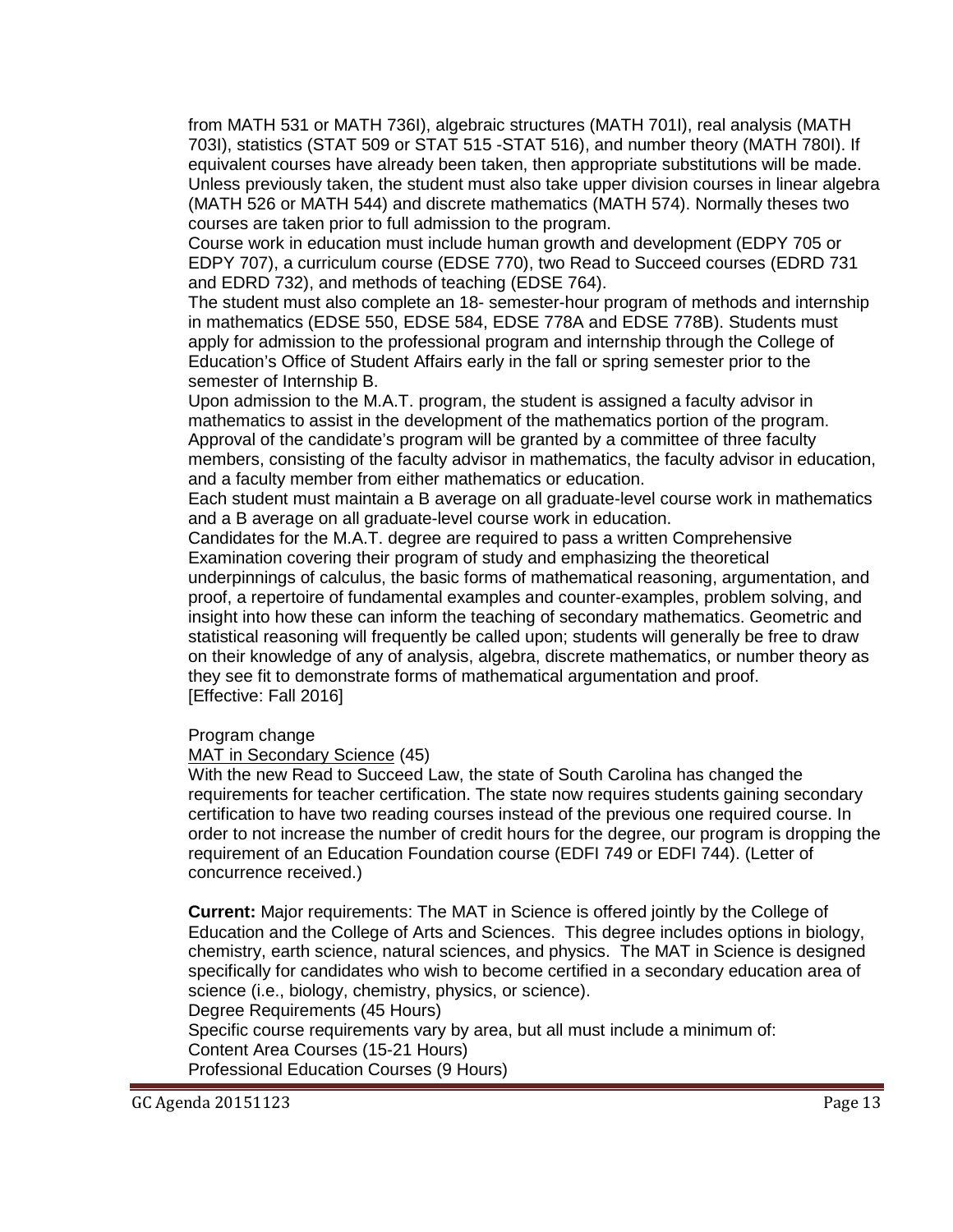Select one of the following courses:

•EDFI 749 - The School in Modern Society

•EDFI 744 - Philosophy and Education

Select one of the following courses:

•EDPY 705 - Human Growth and Development

•EDPY 707 - Growth and Development: Adolescence

Select one of the following courses:

•EDRD 518 - Reading in the Secondary School

•EDRD 600 - Foundations of Reading Instruction

•EDRD 730 - Teaching Reading and Writing in the Content Areas

Methods Courses (6 Hours)

•At least 6 hours of graduate methods courses, one of which must be a technology course. Internship and Seminar (15 Hours)

Note:

Each candidate must successfully complete a comprehensive examination as determined by the appropriate M.A.T. degree committee.

**Proposed:** Major requirements: The MAT in Science is offered jointly by the College of Education and the College of Arts and Sciences. This degree includes options in biology, chemistry, earth science, natural sciences, and physics. The MAT in Science is designed specifically for candidates who wish to become certified in a secondary education area of science (i.e., biology, chemistry, physics, or science).

Degree Requirements (45 Hours)

Specific course requirements vary by area, but all must include a minimum of: Content Area Courses (15-21 Hours)

Professional Education Courses (9 Hours)

Select one of the following courses:

- EDPY 705 Human Growth and Development
- EDPY 707 Growth and Development: Adolescence **Reading and Literacy Courses (6 Hours)**:
- **EDRD 731- Assessment and the Foundations of Reading/Writing**
- **EDRD 732 - Teaching Reading and Writing in the Content Areas** Methods Courses (6 Hours)
- At least 6 hours of graduate methods courses, one of which must be a technology course. Internship and Seminar (15 Hours)

Note:

Each candidate must successfully complete a comprehensive examination as determined by the appropriate M.A.T. degree committee. [Effective: Fall 2016]

Program Change (EDFI 749 or EDFI 744) across all secondary programs.

GC Agenda 20151123 Page 14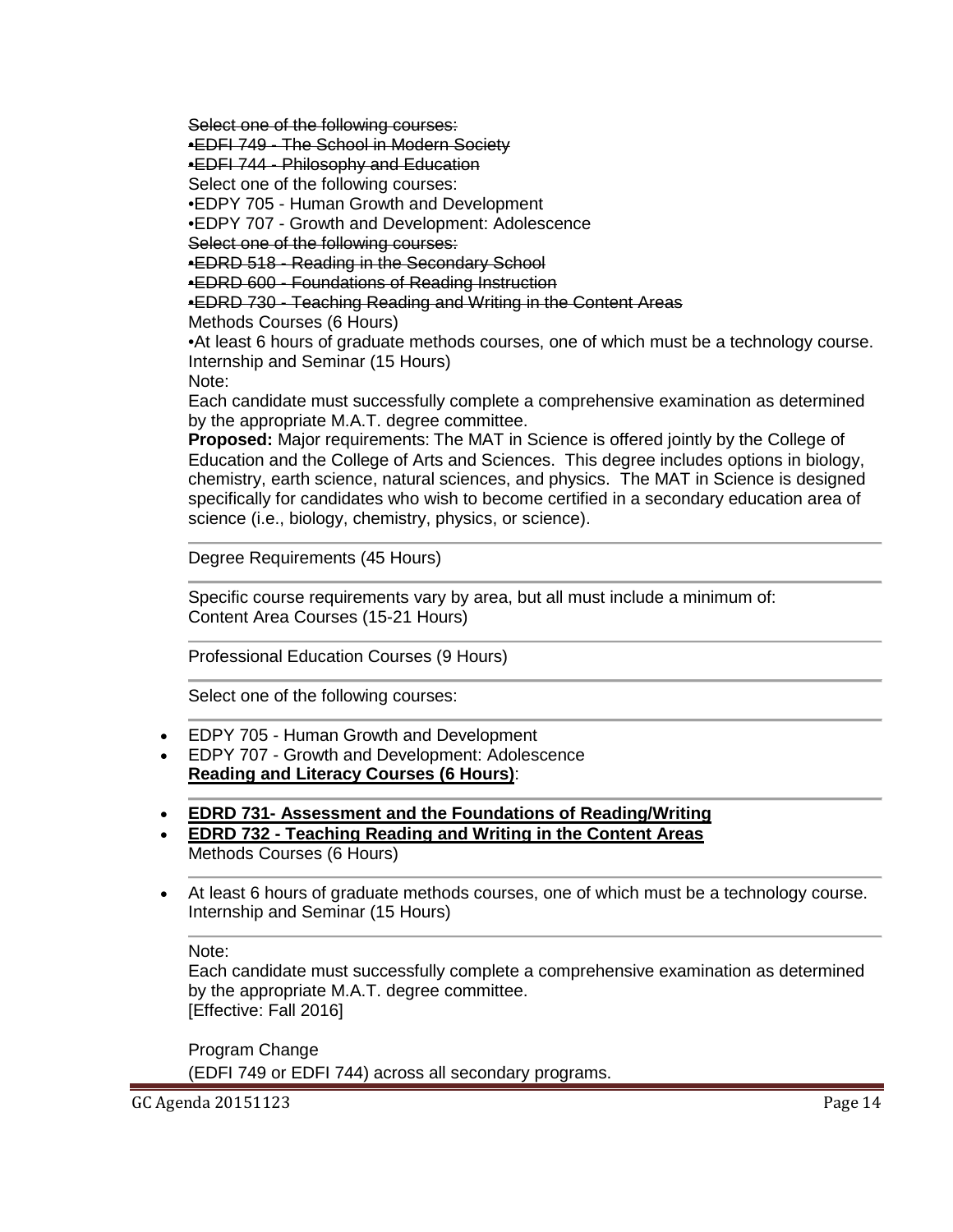## INTE MAT in Secondary English (48)

**Current:** Major requirements: In addition to fulfilling requirements for admission common to all degree programs, an applicant to the M.A.T. program must have at least 18 semester hours of the following 400-level literature courses or their equivalent, including Black literature (ENGL 428–may be taken after conditional admission); contemporary literature (ENGL 413 or 423); Shakespeare's tragedies (ENGL 405); a non-Western literature; and 6 credits in survey-type, upper-division English and/or American literature survey courses. Applicants without a standard English major may fulfill this 18-semester-hour requirement only by taking upper-division courses that the Department of English M.A.T. advisor approves. Applicants with academic deficiencies may be required to take additional 400 level English courses.

Degree Requirements (48 Hours)

Requirements include a minimum of 15 graduate credits in English.

**Proposed:** Major requirements: MAT in Secondary English

In addition to fulfilling requirements for admission common to all degree programs, an applicant to the M.A.T. program must have at least 18 semester hours of the following **upper-level literature courses or their equivalent: Black literature (ENGL 428A, ENGL 428B, ENGL 430, ENGL 438D, ENGL 438E, or ENGL 565 - may be taken after conditional admission); contemporary literature; pre-1800 literature**; a non-Western literature; and 6 credits in survey-type, upper-division English and/or American literature survey courses. Applicants without a standard English major may fulfill this 18-semesterhour requirement only by taking upper-division courses that the Department of English M.A.T. advisor approves. Applicants with academic deficiencies may be required to take additional 400-level English courses.

#### **Degree Requirements (48 Hours)**

Requirements include a minimum of 15 graduate credits in English.

**Note: In order to meet SC Read to Succeed requirements, students completing the MAT degree in the content area of English must include on their program of study the following: EDRD 600: Foundations of Reading Instruction, EDRD 651: Introduction to Teaching Media Literacy, EDSE 786: The Teaching of Literature in the Secondary School, EDSE 787: The Teaching of Writing in Secondary Schools, EDSE 728: Advanced Study of the Teaching of English in the Secondary Schools, and EDSE 584: Middle and High School Internship Seminar.**

[Effective: Fall 2016]

Program Change

MUSC Master of Music Education (3)

**Current:** Admission

The requirements for admission are: completion of an undergraduate degree in music education, including a valid teacher certificate; satisfactory score on the general section (verbal/quantitative/analytical) of the GRE or the Miller Analogies Test; an interview; and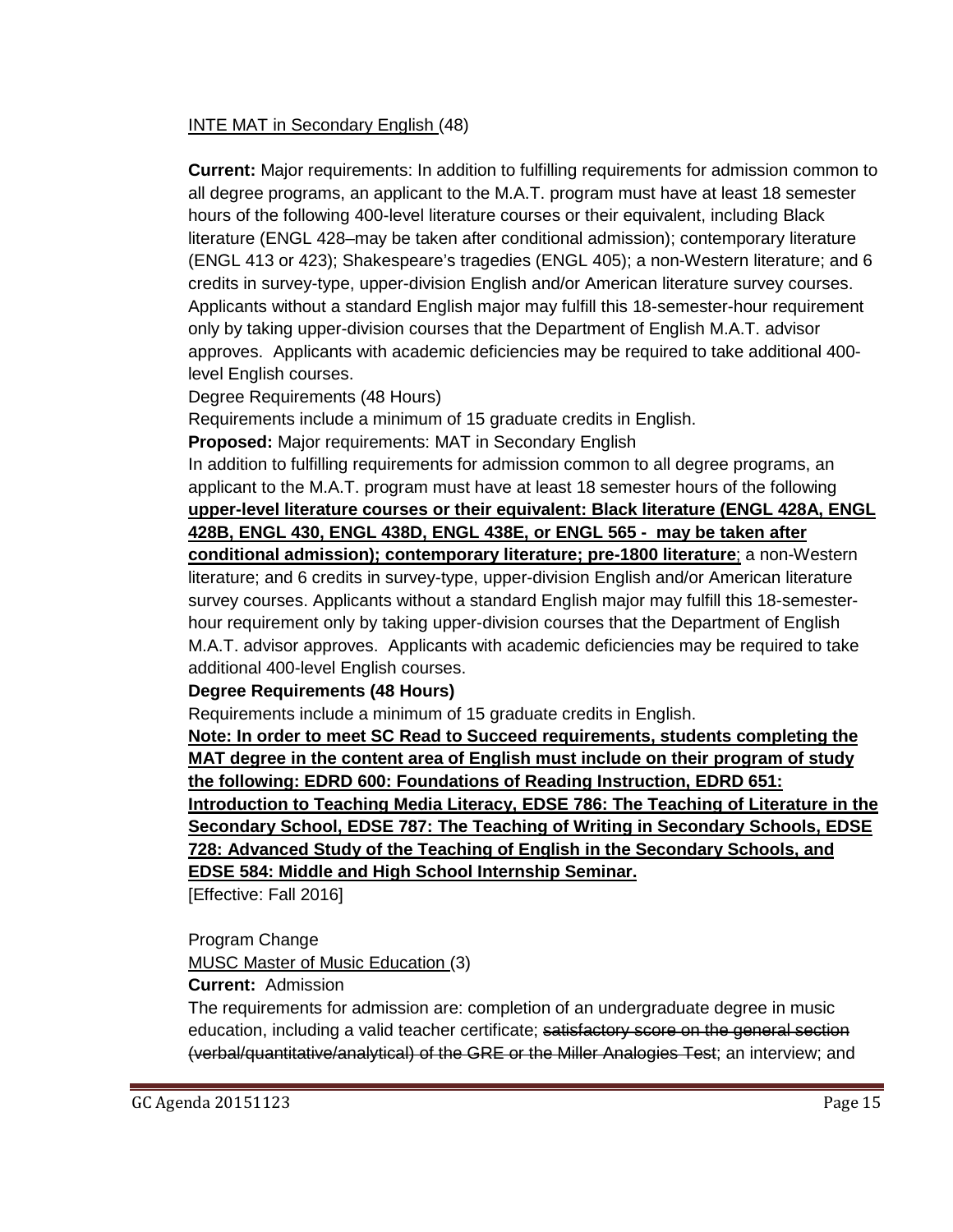fulfillment of the general requirements for admission to The Graduate School, including the submission of three recommendations. Unless they have completed an undergraduate degree at an English-speaking institution, applicants whose native language is not English must submit a TOEFL score of at least 80 (internet-based score) or 570 (paper-based). Additional admission requirements for specific areas are listed in *Graduate Studies in Music* handbook. Admission decisions are based upon the applicant's total portfolio with particular weight being given to knowledge of and experience in elementary or secondary music teaching, the audition (for those desiring to present a recital), or research/writing abilities (for those desiring to write a thesis).

#### **Proposed:** Admission

The requirements for admission are: completion of an undergraduate degree in music education, including a valid teacher certificate; an interview; and fulfillment of the general requirements for admission to The Graduate School, including the submission of three recommendations. Unless they have completed an undergraduate degree at an Englishspeaking institution, applicants whose native language is not English must submit a TOEFL score of at least 80 (internet-based score) or 570 (paper-based). Additional admission requirements for specific areas are listed in Graduate Studies in Music handbook. Admission decisions are based upon the applicant's total portfolio with particular weight being given to knowledge of and experience in elementary or secondary music teaching, the audition (for those desiring to present a recital), or research/writing abilities (for those desiring to write a thesis).

Major Area (15-18 hours)

•MUED 790 - Principles of Music Education •MUED 795 - Research in Music Education and Pedagogy

•Additional MUED courses (6 hours)

Choose one of the following tracks:

Thesis Track (3 hours)

•MUSC 799 - Thesis Preparation

Recital Track (5 hours)

•MUSC 711 - Graduate Applied Music

•MUSC 796 - Solo Recital

35-Credit Track (6 hours)

•Additional MUED courses (6 hours)

Other Program Requirements:

Other Studies in Music (15-17 hours)

•Advisor-approved Music Theory (3 hours)

•Advisor-approved Music History (3 hours)

•MUSC 734 - Ensemble

•Other 500 or 700-level courses in music

[Effective: Fall 2016]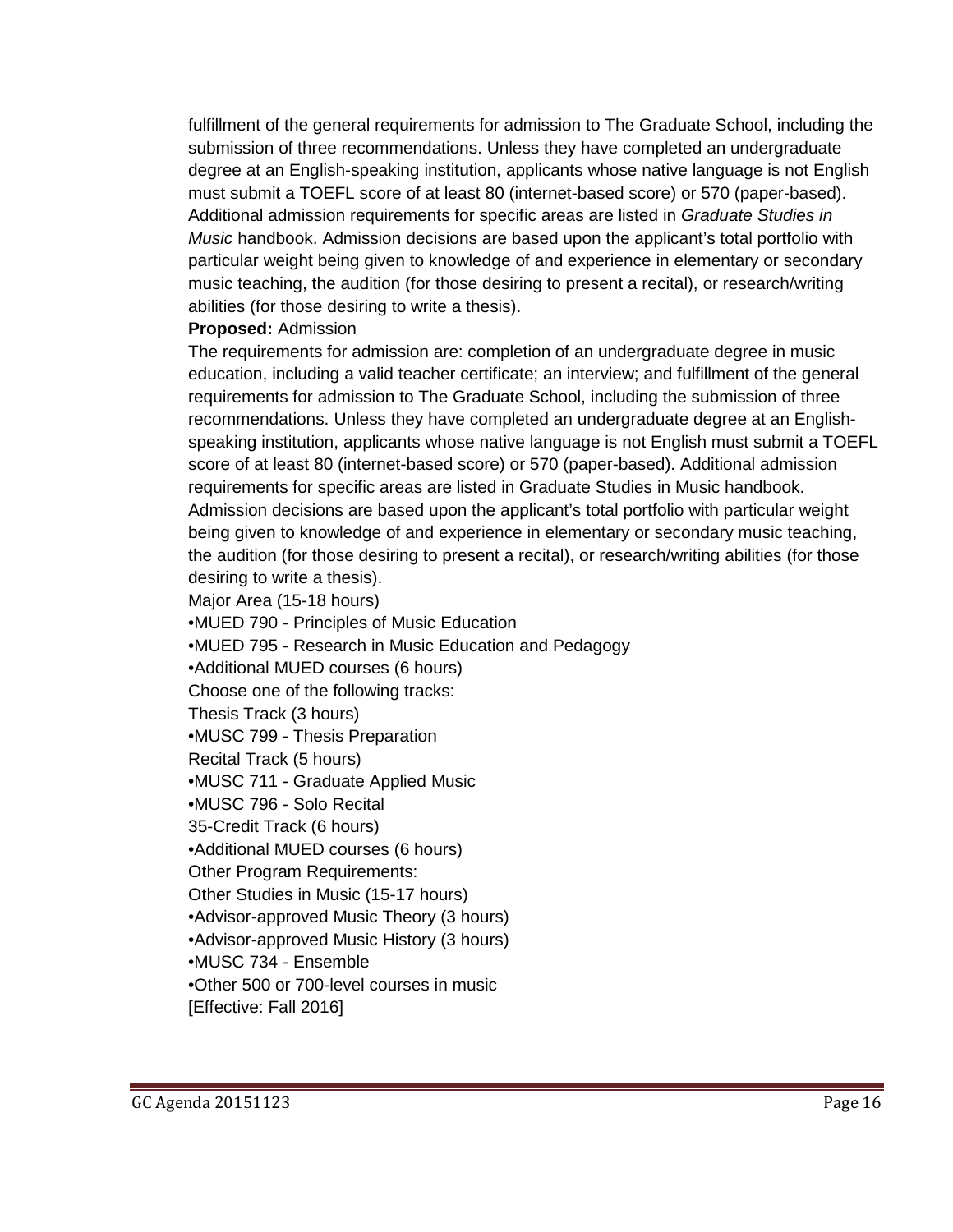# Program Change MUSC Music Education, MAT (P-12 Certification) (32)

### **Current:** Admission:

The requirements for admission are: completion of an undergraduate degree in music education, including a valid teacher certificate; satisfactory score on the general section (verbal/quantitative/analytical) of the GRE or the Miller Analogies Test; an interview; and fulfillment of the general requirements for admission to The Graduate School, including the submission of three recommendations. Unless they have completed an undergraduate degree at an English-speaking institution, applicants whose native language is not English must submit a TOEFL score of at least 80 (internet-based score) or 570 (paper-based). Additional admission requirements for specific areas are listed in *Graduate Studies in Music* handbook. Admission decisions are based upon the applicant's total portfolio with particular weight being given to knowledge of and experience in elementary or secondary music teaching, the audition (for those desiring to present a recital), or research/writing abilities (for those desiring to write a thesis).

Major Area (15-18 hours)

•MUED 790 - Principles of Music Education

•MUED 795 - Research in Music Education and Pedagogy

•Additional MUED courses (6 hours)

Choose one of the following tracks:

•MUSC 799 - Thesis Preparation

Recital Track (5 hours)

•MUSC 711 - Graduate Applied Music

•MUSC 796 - Solo Recital

35-Credit Track (6 hours)

•Additional MUED courses (6 hours)

Other Program Requirements:

Other Studies in Music (15-17 hours)

•Advisor-approved Music Theory (3 hours)

•Advisor-approved Music History (3 hours)

•MUSC 734 - Ensemble

•Other 500 or 700-level courses in music

#### **Proposed:** Admission

The requirements for admission are: completion of an undergraduate degree in music education, including a valid teacher certificate; an interview; and fulfillment of the general requirements for admission to The Graduate School, including the submission of three recommendations. Unless they have completed an undergraduate degree at an Englishspeaking institution, applicants whose native language is not English must submit a TOEFL score of at least 80 (internet-based score) or 570 (paper-based). Additional admission requirements for specific areas are listed in *Graduate Studies in Music* handbook. Admission decisions are based upon the applicant's total portfolio with particular weight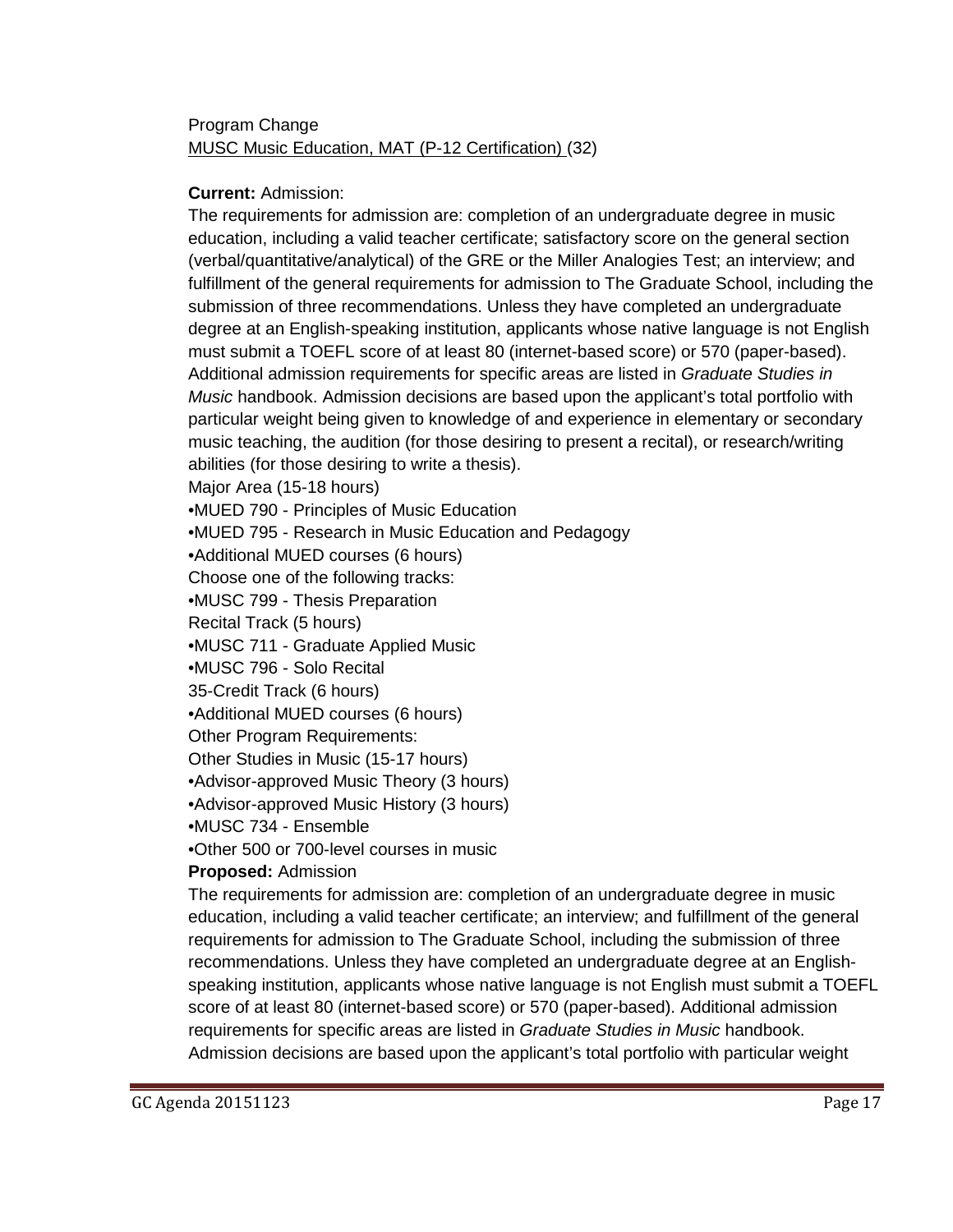being given to knowledge of and experience in elementary or secondary music teaching, the audition (for those desiring to present a recital), or research/writing abilities (for those desiring to write a thesis).

Major Area (15-18 hours)

•MUED 790 - Principles of Music Education •MUED 795 - Research in Music Education and Pedagogy

•Additional MUED courses (6 hours)

Choose one of the following tracks:

Thesis Track (3 hours)

•MUSC 799 - Thesis Preparation

Recital Track (5 hours)

•MUSC 711 - Graduate Applied Music

•MUSC 796 - Solo Recital

35-Credit Track (6 hours)

•Additional MUED courses (6 hours)

Other Program Requirements:

Other Studies in Music (15-17 hours)

•Advisor-approved Music Theory (3 hours)

•Advisor-approved Music History (3 hours)

•MUSC 734 - Ensemble

•Other 500 or 700-level courses in music

[Effective: Fall 2016]

New Course Proposal

PHYT 766 Essentials of Cardiopulmonary Physical Therapy (3)

Physical Therapy management of the acute and chronic cardiac and pulmonary patient. Restricted to Physical Therapy majors. [Effective: Summer 2016]

New Course Proposal

POLI 751 Policy Analysis I (3)

Introduction to the theory and practice of policy analysis. Policy analysis is an increasingly valued skill for students interested in working in the public, private or non-profit sectors. We have taught this course on an experimental basis in Fall of 2015 and it has proven to be very popular with MPA and PhD students (in political science and other departments). It is also a course that will serve as one of the three courses required for a policy analysis and program evaluation concentration in the MPA program that we will propose in the coming months.

[Effective: Spring 2016]

Program change

The Experimental Program has added a new course entitled Experimental Design (PSYC 702E). This course must be listed as a class which can be taken for credit as part of the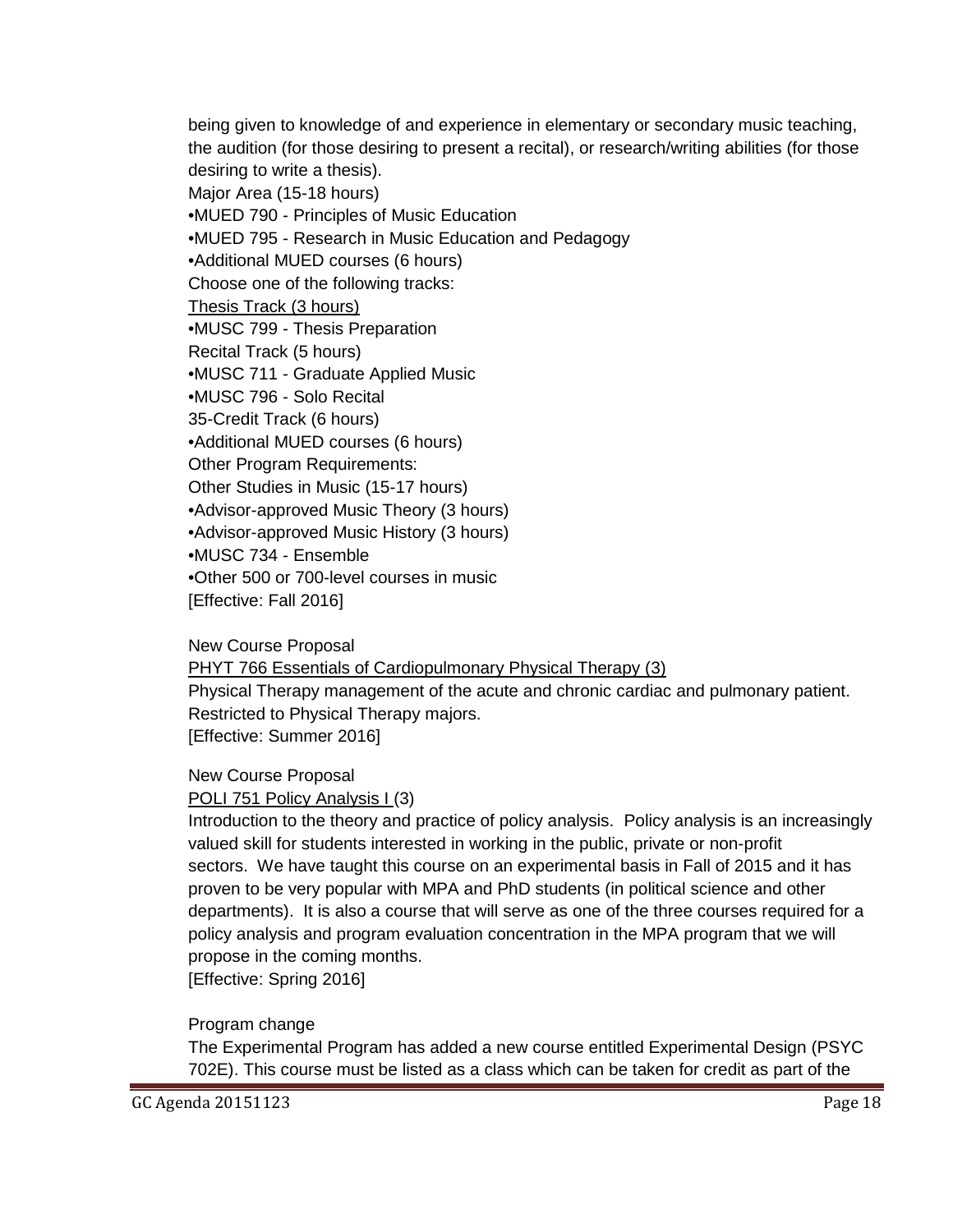module requirements.

Program change

PSYC Clinical-Community Psychology Ph.D. (81)

**Current:** Major requirements: Core Psychology Courses (19hours)

•Quantitative methods and research design PSYC 709, 710: 6 hours

•Psychometrics and psychological testing PSYC 761: 3 hours

•Biological bases of behavior PSYC 702A: 2 hours

•Learning PSYC 702D or cognitive bases of behavior PSYC 702B: 2 hours

•Social bases of behavior PSYC 770 : 3 hours

•Foundations in Developmental Psychology PSYC 820: 3 hours

Research Courses (23 hours)

•Research methods course PSYC 772: 3 hours

•Individual research apprenticeship first year PSYC 773: 2 hours

•Thesis preparation second year PSYC 799: 6 hours

•Doctoral Research and Dissertation Preparation PSYC 899: 12 hours

Specialty Content Courses (18 hours)

•Psychological interventions PSYC 725: 3 hours

•Lifespan psychopathology and resilience: 3 hours Foundations of community psychology PSYC 726: 3 hours

•Foundations of community psychology PSYC 727: 3 hours

•Seminar in community psychology PSYC 742 PSYC 745 PSYC 777 PSYC 783 PSYC 845: 3 hours

•Ethics and issues in clinical-community psychology: 4 hours

•Social inequality and psychology PSYC 749: 3 hours

Practicum courses (12 hours)

•Intervention practica, 2 of 3 series, PSYC 782/830, PSYC 827/835, PSYC 829,839 : 12 hours

Other requirements: The Ph.D. degree in clinical-community psychology also requires successful completion of qualifying requirements (masters thesis and masters oral), a general comprehensive examination (comprehensive paper), a specialty comprehensive examination (either in clinical or community), an oral comprehensive examination, and a predoctoral research internship.

Also required are an approved Ph.D. dissertation, and a one- year, predoctoral, full-time internship. Most students obtain an APA-approved (or approval-seeking) internship. Students have the option of declaring a concentration in Quantitative Methods in Psychology.

**Proposed:** Major requirements: Core Psychology Courses (19hours)

•Basic Quantitative Methods in the Analysis of Behavioral Data PSYC 709, 710: 6 hours •Psychological Assessment I PSYC 761: 3 hours

•Basics of Neuroscience PSYC 702A: 2 hours

•Basics of Learning and Motivation PSYC 702D or Basics of Cognitive Psychology PSYC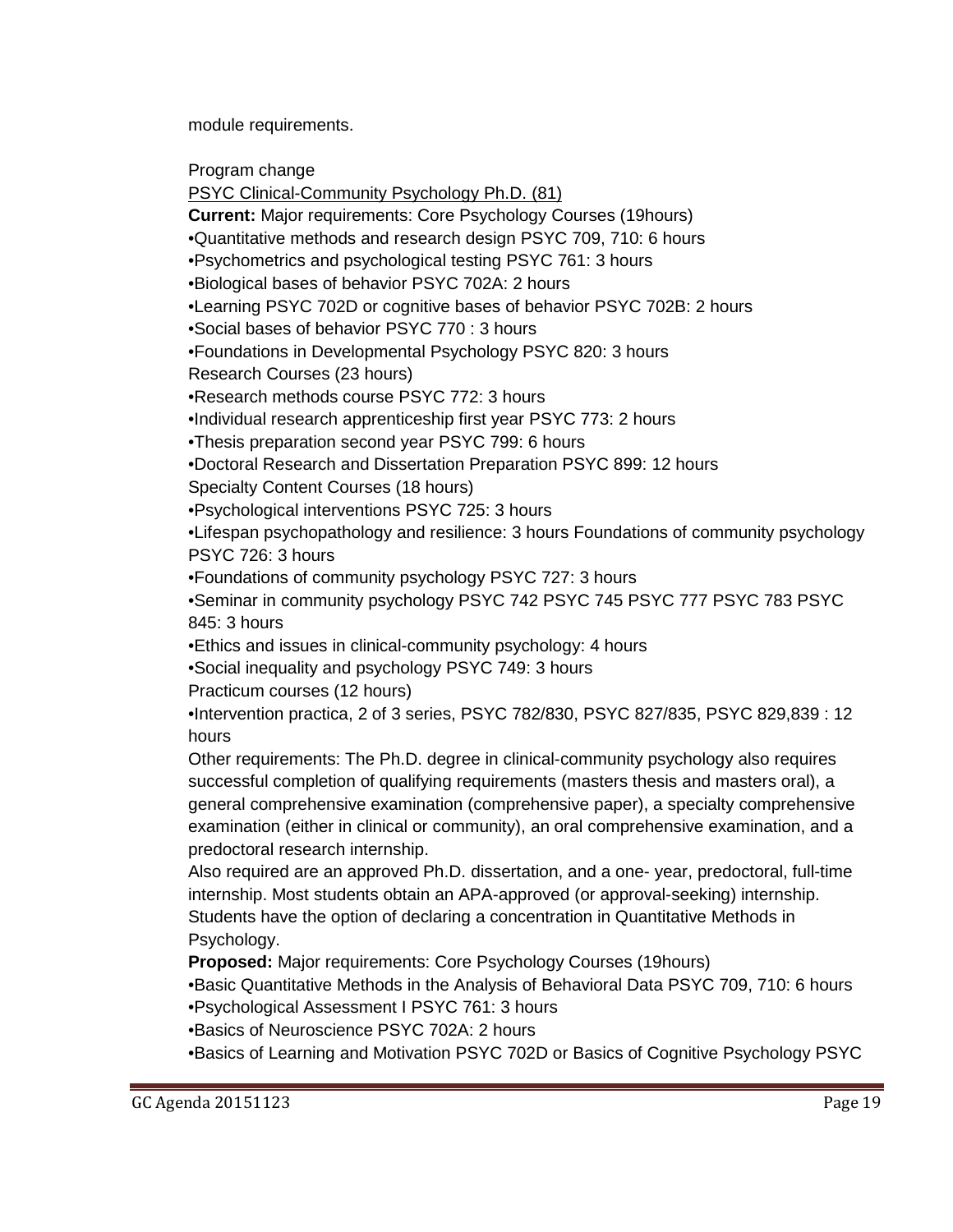702B: 2 hours

•Survey of Social Psychology PSYC 770: 3 hours

•Seminar in Developmental Psychology PSYC 820: 3 hours

Research Courses (23 hours)

•Research methods course PSYC 772: 3 hours

•Individual research apprenticeship first year PSYC 773: 2 hours

•Thesis preparation second year PSYC 799: 6 hours

•Doctoral Research and Dissertation Preparation PSYC 899: 12 hours

Specialty Content Courses (18 hours)

•Psychological interventions PSYC 725: 3 hours

•Lifespan psychopathology and resilience: 3 hours Foundations of community psychology PSYC 726: 3 hours

•Foundations of community psychology PSYC 727: 3 hours

•Seminar in community psychology PSYC 742 PSYC 745 PSYC 777 PSYC 783 PSYC 845:3 hours

•Ethics and issues in clinical-community psychology: PSYC 760 3 hours

•Social inequality and psychology PSYC 749 : 3 hours

Practicum courses (12 hours)

•Intervention practica, 1 or 2 of 2 series, PSYC 782/830, PSYC 827/835, 12 hours Other requirements: The Ph.D. degree in clinical-community psychology also requires successful completion of qualifying requirements (masters thesis and masters oral), a general comprehensive examination (comprehensive paper), an oral comprehensive examination, and a predoctoral research internship.

Also required are an approved Ph.D. dissertation, and a one- year, predoctoral, full-time internship. Most students obtain an APA-approved (or approval-seeking) internship. Students have the option of declaring a concentration in Quantitative Methods in Psychology.

[Effective: Fall 2016]

Program change

PSYC Experimental Psychology, Ph.D. (60)

**Current:** Major requirements: Course work includes 9 credit hours of research methods and quantitative courses, 12 hours of PSYC 702A, PSYC 702B, PSYC 702C, and PSYC 702D or PSYC 703A, PSYC 703B, PSYC 703C, and PSYC 703D, 2 hours of ethics courses, and a minimum of 25 hours of approved elective and complementary courses. At least 6 hours of the complementary course work must be taught by someone other than the student's major professor. With the approval of their advisory committee, students may take one course from PHPH 752B, PHPH 752B, PHPH 752C, PHPH 752D, PHPH 752E, PHPH 752F, or PHPH 752G, instead of one of the courses from PSYC 702A, B, C, and D or PSYC 703A, B, C, and D. Approval of elective and complementary courses is by the student's advisory committee.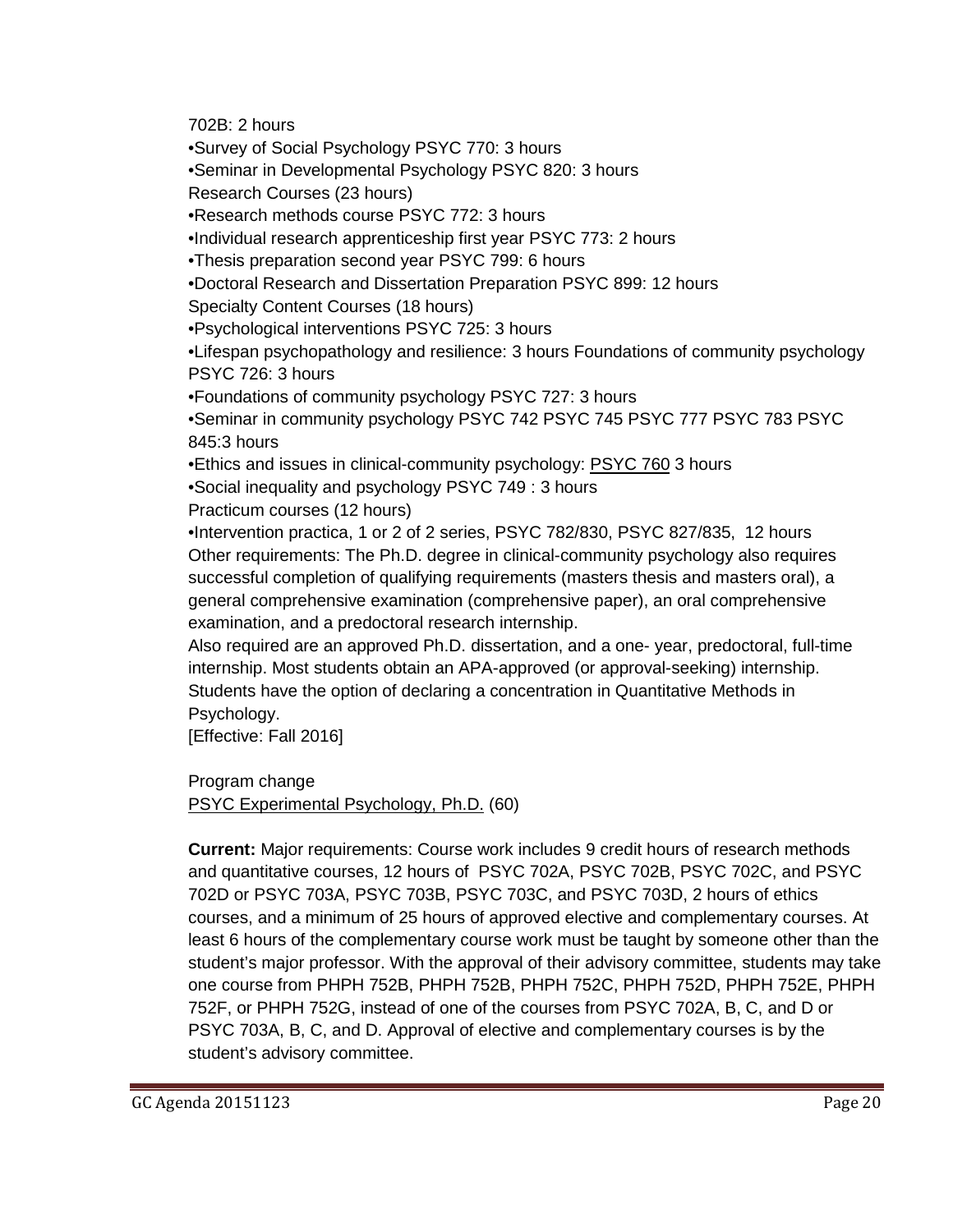**Proposed:** Major requirements: Course work includes 9 credit hours of research methods and quantitative courses, 12 hours of PSYC 702A, PSYC 702B, PSYC 702C, PSYC 702D and 702E or PSYC 703A, PSYC 703B, PSYC 703C, and PSYC 703D, 2 hours of ethics courses, and a minimum of 25 hours of approved elective and complementary courses. At least 6 hours of the complementary course work must be taught by someone other than the student's major professor. With the approval of their advisory committee, students may take one course from PHPH 752B, PHPH 752B, PHPH 752C, PHPH 752D, PHPH 752E, PHPH 752F, or PHPH 752G, instead of one of the courses from PSYC 702A, B, C, and D or PSYC 703A, B, C, and D. Approval of elective and complementary courses is by the student's advisory committee. [Effective: Fall 2016]

Course Change Proposal

PSYC 749 Social Inequality and Psychology (3)

**Current:** PSYC 749 Social Inequality and Psychology. Fundamental, conceptual and empirical knowledge regarding dimensions of diversity, social inequality and the application of this knowledge to psychological research, teaching and practice. **Proposed:** PSYC 749 Principles of Human Diversity. Fundamental, conceptual and empirical knowledge regarding dimensions of diversity, social inequality and the application of this knowledge to psychological research, teaching and practice. [Effective: Fall 2016]

Course Change Proposal SOCY 701 Scientific Methods and Sociological Inquiry (3)

**Current:** SOCY 701 Scientific Methods and Sociological Inquiry (3) **Proposed:** SOCY 700 Scientific Methods and Sociological Inquiry (3) [Effective: Fall 2016]

Course Change Proposal SOCY 702 Sociology Proseminar (1)

**Current:** SOCY 702 Sociology Proseminar (1) **Proposed:** SOCY 780 Sociology Proseminar (1) [Effective: Fall 2016]

Course Change Proposal SOCY 710 Selected Scholars of Society and Social Behavior: Classical (3)

**Current:** Selected Scholars of Society and Social Behavior: Classical. Survey of theoretical and empirical works of sociological scholars prior to about 1920.

**Proposed:** Theoretical Foundations of Sociology. Survey of theoretical and empirical works of sociological scholars.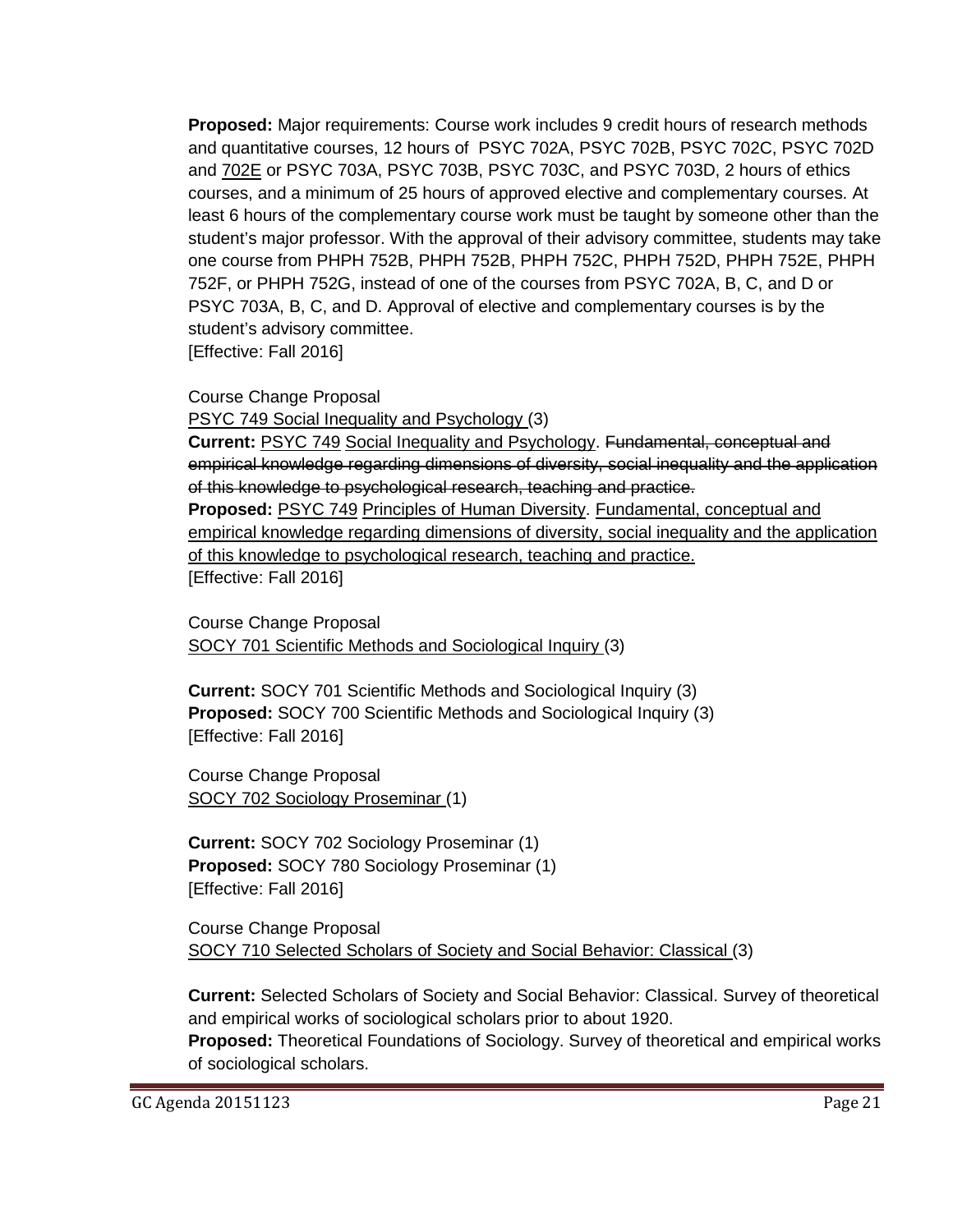[Effective: Fall 2016]

Course Change Proposal SOCY 711 Selected Scholars of Society and Social Behavior: Contemporary (3) Terminate Course. [Effective: Fall 2016]

Course Change Proposal SOCY 712 Concept Formation (3) Terminate Course. [Effective: Fall 2016]

Course Change Proposal SOCY 713 Theory Construction (3)

**Current:** SOCY 713 Theory Construction (3) **Proposed:** SOCY 711 Theory Construction (3) [Effective: Fall 2016]

Course Change Proposal SOCY 720 Critical Survey of Research Methods (1-3) **Current:** SOCY 720 Critical Survey of Research Methods (1-3) **Proposed:** SOCY 720 Survey of Research Methods (3) [Effective: Fall 2016]

Course Change Proposal SOCY 721 Topics in Scaling and Measurement Methods (3)

**Current:** SOCY 721 Topics in Scaling and Measurement Methods **Proposed:** SOCY 733 Topics in Scaling and Measurement Methods [Effective: Fall 2016]

New Course Proposal SOCY 734 Experimental Methods in Sociology (3) Purposes, design and implementation of laboratory experiments in sociology. [Effective: Fall 2016]

Course Change Proposal Change course number, title and description and add a prerequisite. SOCY 739 Selected Topics in the Quantitative Analysis of Sociological Data (3)

**Current:** SOCY 739 Selected Topics in the Quantitative Analysis of Sociological Data (3) **Proposed:** SOCY 731 Topics in the Quantitative Analysis of Sociological Data (3)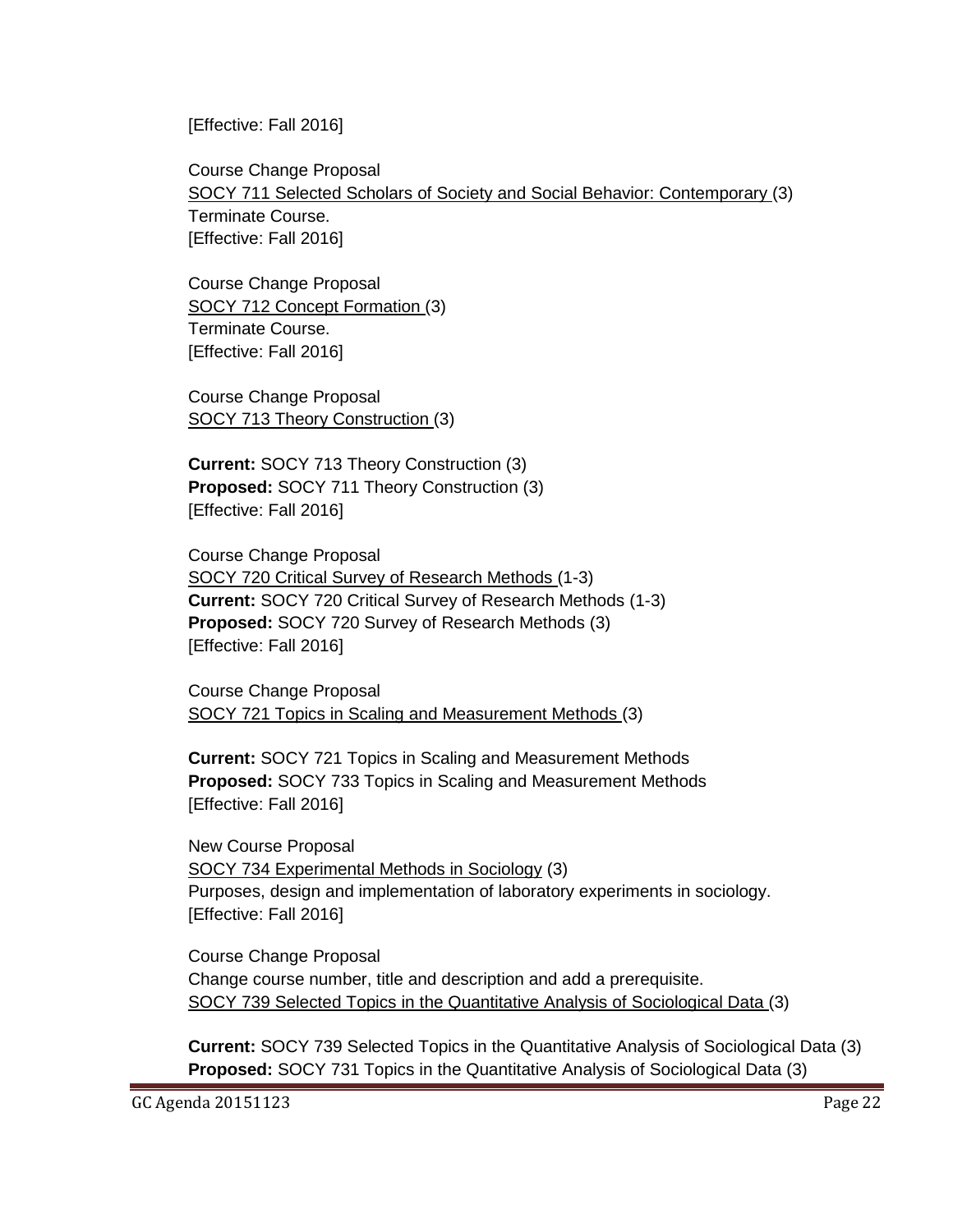Recursive and non-recursive modelling, multiple regression using longitudinal data, event history analysis. [Prerequisite: SOCY 701] [Effective: Fall 2016]

New Course Proposal SOCY 746 Sociology of the Family (3) Sociological theories of the family and social change. [Effective: Fall 2016]

Course Change Proposal Change credit hours from variable to fixed, correct name of title and change prerequisite number. SOCY 749 Selected Topics in Demography (3)

**Current:** SOCY 749 Selected Methodological Topics in Demography (1-3) **Proposed:** SOCY 749 Selected Topics in Demography (3) [Prerequisite: SOCY 700] [Effective: Fall 2016]

Course Change Proposal Change course number. SOCY 751 Topics in the Analysis of Social Networks (3)

**Current:** SOCY 751 Topics in the Analysis of Social Networks (3) **Proposed:** SOCY 732 Topics in the Analysis of Social Networks (3) [Effective: Fall 2016]

Course Change Proposal Change course number. SOCY 760 Contemporary Group Processes (3)

**Current:** SOCY 760 Contemporary Group Processes (3) **Proposed:** SOCY 765 Contemporary Group Processes (3) [Effective: Fall 2016]

Course Change Proposal Terminate Course. SOCY 761 Network Exchange Theory (3) [Effective: Fall 2016]

Course Change Proposal Terminate course and cross-list with HIST 764. SOCY 764 History of American Women (3)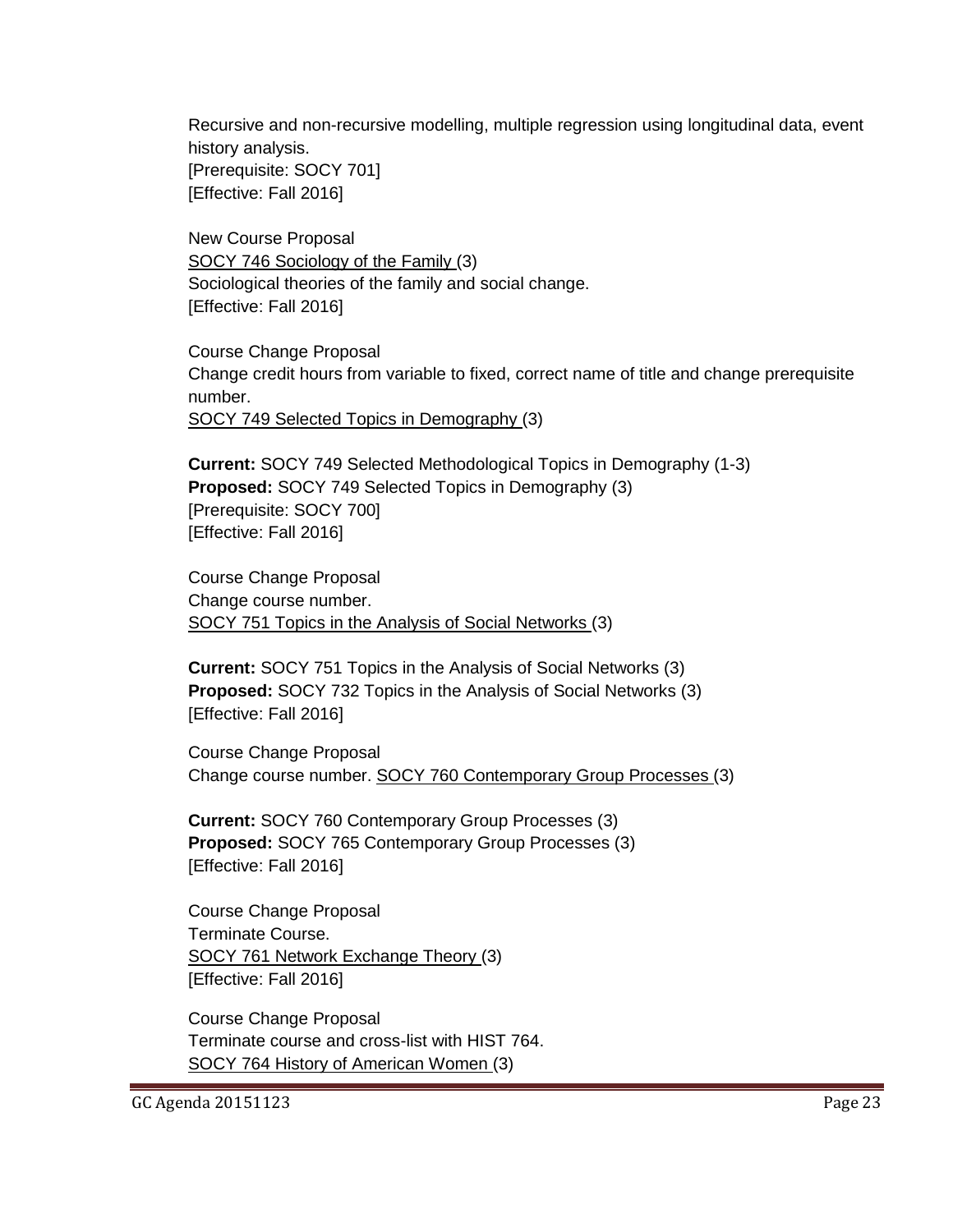Terminate Course. [Effective: Spring 2016]

Course Change Proposal Terminate Course. SOCY 766 The Social Psychology of Race (3) [Effective: Fall 2016]

Course Change Proposal Change course number and prerequisite number. SOCY 770 Teaching Sociology (1-3)

**Current:** SOCY 770 Teaching Sociology (1-3) **Proposed:** SOCY 781 Teaching Sociology (1-3) [Prerequisite: SOCY 700] [Effective: Fall 2016]

Course Change Proposal Terminate Course. SOCY 777 Evolution, Altruism, and Morality (3) Terminate Course. [Effective: Fall 2016]

Course Change Proposal Terminate Course. SOCY 796 Research Apprenticeship (3) Terminate Course. [Effective: Fall 2016]

Course Change Proposal Terminate Course. SOCY 814 Theories of Population Dynamics (3) Terminate Course. [Effective: Fall 2016]

Course Change Proposal Terminate Course. SOCY 841 Advanced Demographic Analysis (3) Terminate Course. [Effective: Fall 2016]

Program change THDC MAT in Theatre (45)

**Current:** The M.A.T. degree requires 45 semester hours of graduate-level course work,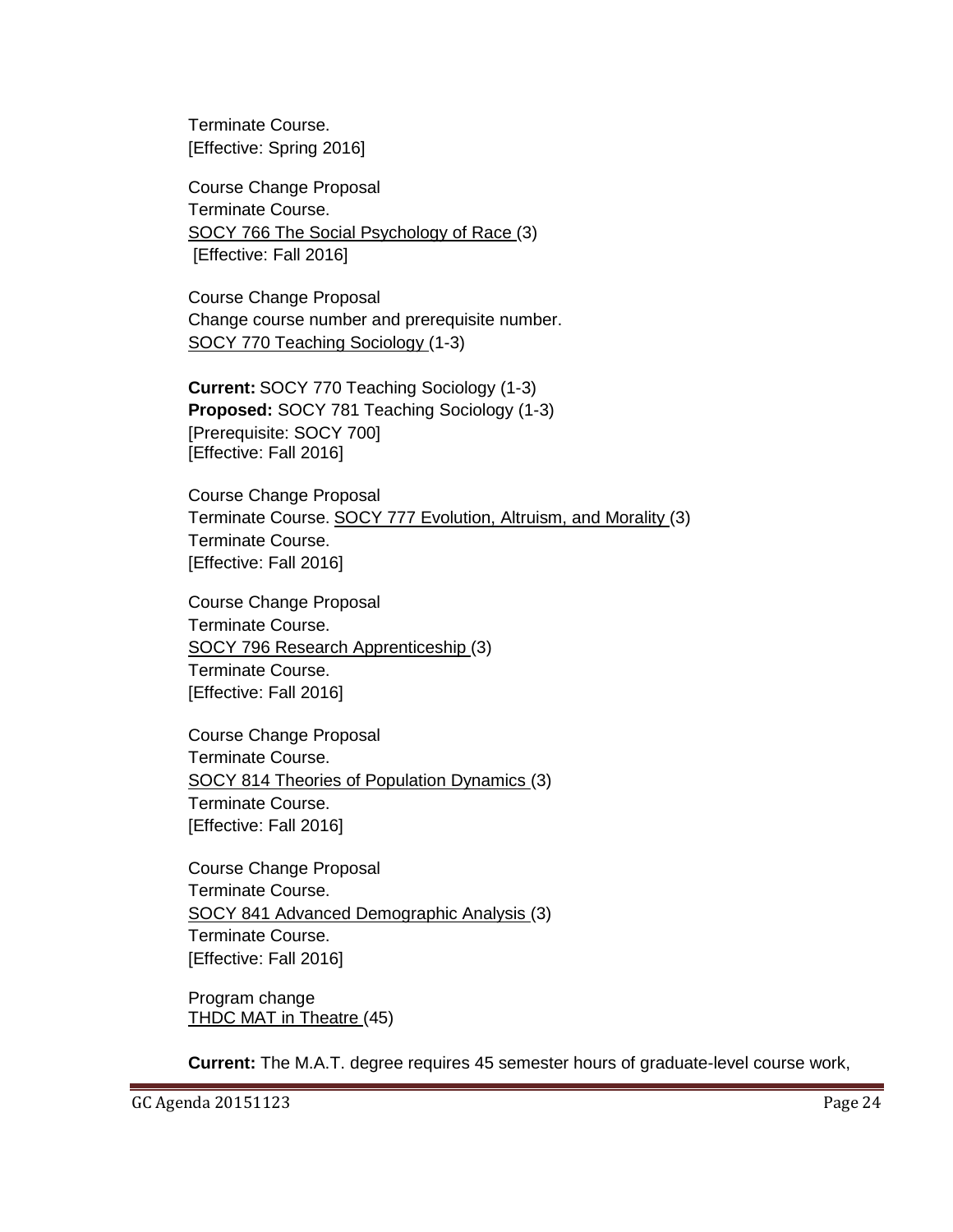with 6-15 credits in professional education, 15-24 credits in the teaching content area, and 15 hours in internship and seminar. Eligibility for admission is limited to those persons seeking initial teacher certification. Candidates must complete additional course work in professional education and/or their teaching content area at the undergraduate and graduate levels as necessary.

**Proposed:** The M.A.T. degree requires 45 semester hours of graduate-level course work, with 6-15 credits in professional education, 15-24 credits in the teaching content area, and 15 hours in internship and seminar. To meet SC Read to Succeed requirements, students completing the MAT in Theatre must include in their program of study: EDRD 732-Teaching Reading in the Content Areas. Eligibility for admission is limited to those persons seeking initial teacher certification. Candidates must complete additional course work in professional education and/or their teaching content area at the undergraduate and graduate levels as necessary. (Letter of concurrence received.) [Effective: Fall 2016]

### Program change

### ZZBA Professional MBA Program (48)

The Professional Master of Business Administration program is an non-traditional M.B.A. program designed for working professionals and attracts students from a broad range of business and industry. The program is delivered live to many locations in South Carolina and Charlotte, N.C. Each location is equipped for two-way communication with the professor during class.

#### Admission

Requirements for admission to the program conform to the general regulations of The Graduate School and the accreditation standards of AACSB International-the Association to Advance Collegiate Schools of Business. Admission decisions are based on a holistic review of standardized test score performance, professional experience, previous scholastic performance, professional recommendations, a clear statement of purpose and, in some cases, a personal interview. We are pleased to consider a waiver of the GMAT/GRE requirement for applicants with advanced degrees and/or significant and progressive professional experience supported by an exceptional academic record. Please contact our recruiting team to discuss your individual circumstances. Prospective students can apply online at

https://app.applyyourself.com/AYApplicantLogin/ApplicantConnectLogin.asp?id=mooresch. International applicants whose native language is not English are also required to submit a satisfactory score on the TOEFL or the IELTS Intl. Academic Course Type 2 exam. Otherwise-qualified candidates are required to achieve a TOEFL score of at least iBT 100 or 600 paper-based or a score of at least 7.0 on the IELTS exam. The TOEFL is not required of international students who have a degree from an American college or university. Graduates of foreign universities or colleges who have completed an academic program equivalent to a bachelor's degree from a U.S. institution are encouraged to apply for admission.

A profile of recently successful applicants to this program include a GRE score of 306 or a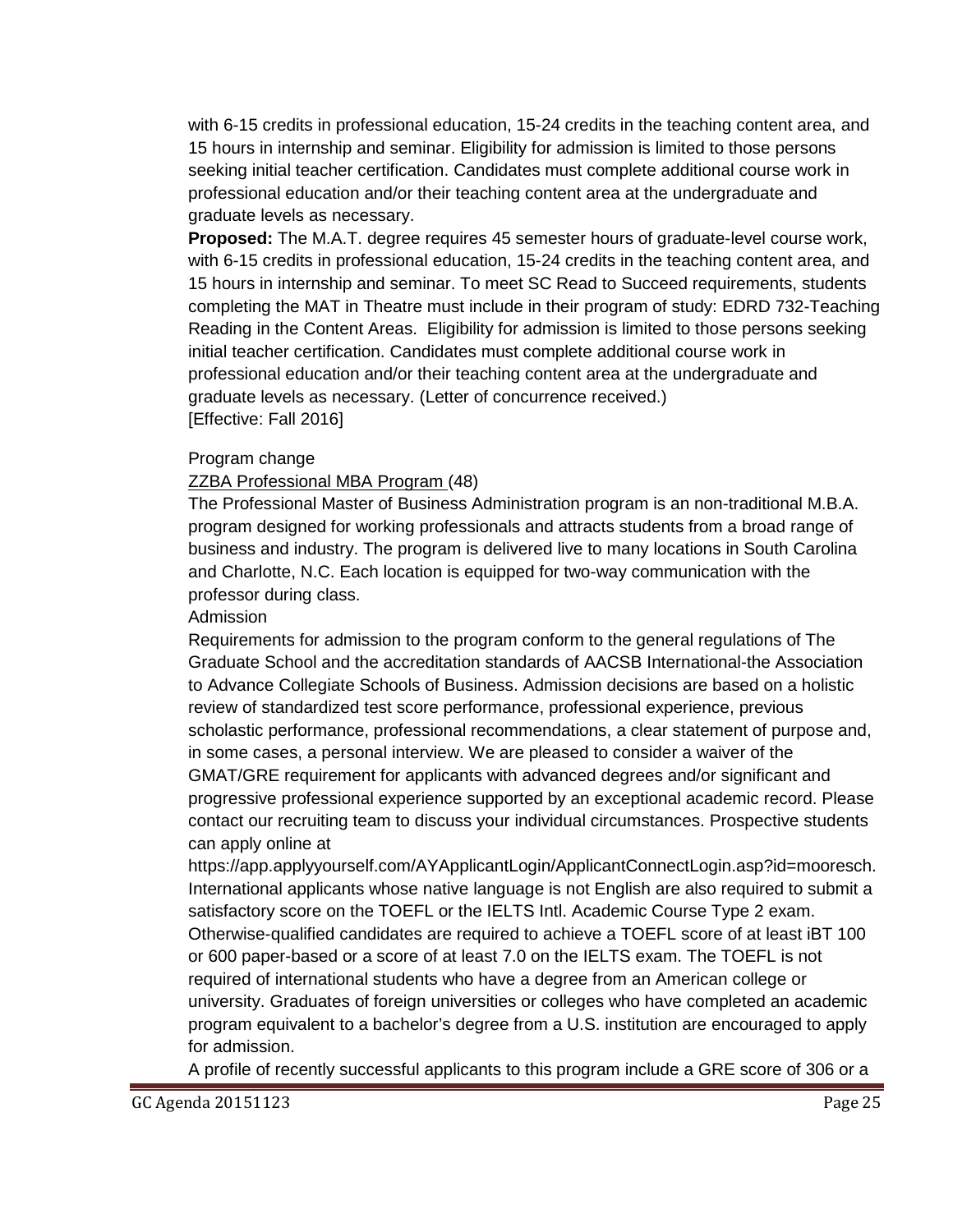GMAT score of 590, competitive academic record, more than 7 years of business-related experience, two letters of reference from professionals highlighting the potential for success in this graduate program, a clear and articulate statement of purpose from the candidate, and a positive impression in a personal interview, if an interview is deemed necessary.

## **Current:**

Degree Requirements (48 Hours)

The degree requirements include the following courses in the Moore School of Business: Course Work

•ACCT 728 - Financial Accounting

•ACCT 729 - Managerial Accounting

•MGSC 711 - Quantitative Methods in Business

•ECON 720 - Managerial Economics

•FINA 760 - Financial Policies

•MBAD 702 - Strategic Management

•MGMT 770 - Competing through People

•MGSC 791 - Operations Management

•MGSC 796 - Information Systems

•MKTG 701 - Marketing Management

Elective courses in the Moore School of Business (18 Hours)

These electives are chosen from a number of approved elective offerings of the Moore School of Business.

To complete the international business concentration, students are required to take four of their six electives in international business. One of these electives must be IBUS 750, an offshore learning experience.

## **Proposed:**

Degree Requirements (48 Hours)

The degree requirements include the following courses in the Moore School of Business: Course Work

•ACCT 728 - Financial Accounting

•ACCT 729 - Managerial Accounting

•MGSC 711 - Quantitative Methods in Business

•ECON 720 - Managerial Economics

•FINA 760 - Financial Policies

•MBAD 702 - Strategic Management

•MGMT 770 - Competing through People

•MGSC 791 - Operations Management

•MGSC 796 - Information Systems

•MKTG 701 - Marketing Management

Elective courses in the Moore School of Business (1821 Hours)

These electives are chosen from a number of approved elective offerings of the Moore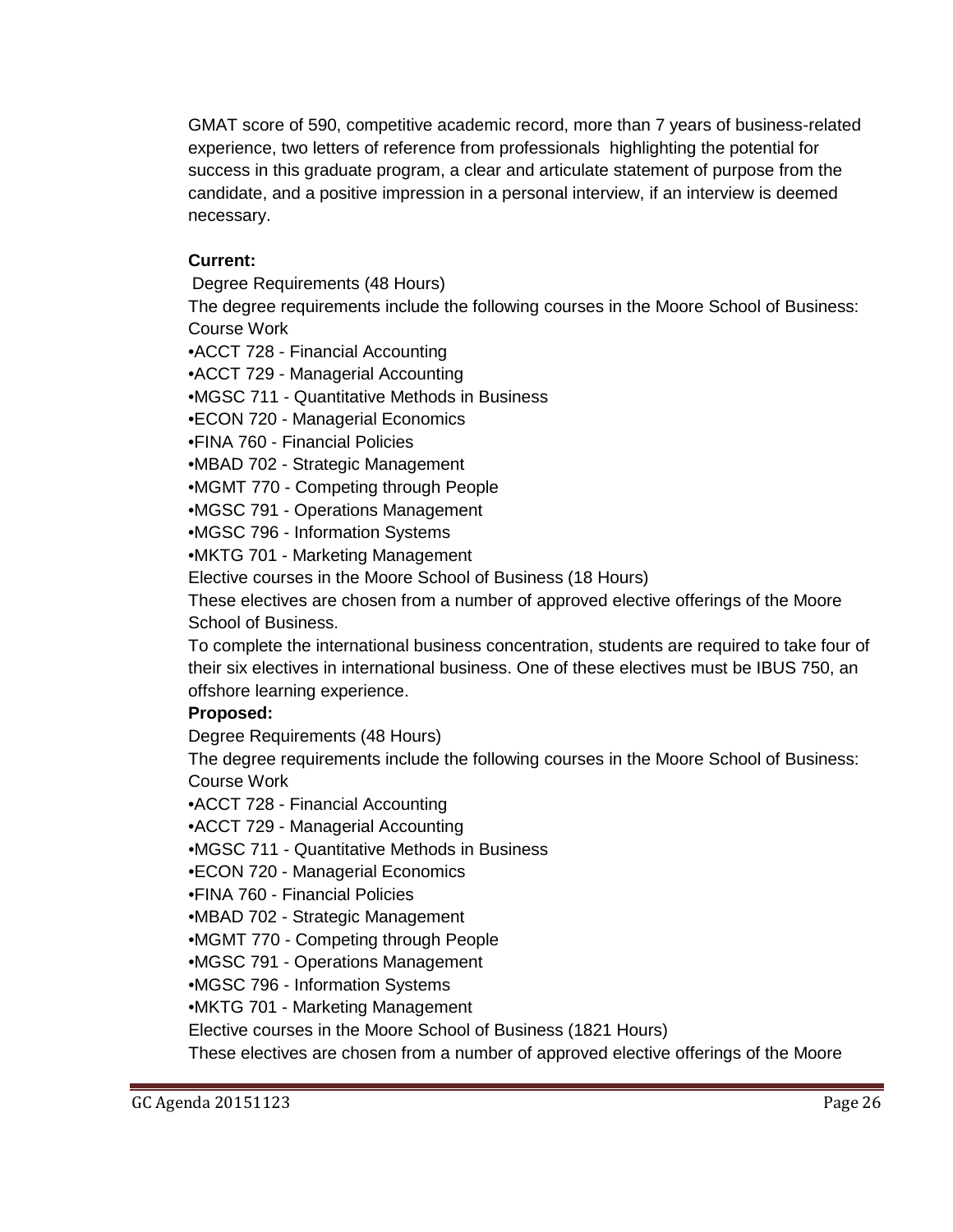School of Business.

To complete the international business concentration, students are required to take four of their seven electives in international business. One of these electives must be IBUS 750, an offshore learning experience.

[Effective: Fall 2016]

New Concentration

### ZZBA Marketing (12)

Marketing managers must see customers, products and services as assets. The PMBA Marketing Concentration builds skills in marketing strategy, research and consumer behavior. Courses in customer relationship management/datamining and internet marketing are also offered.

Four electives may be selected from the following:

MKTG 702: Marketing Research

MKTG 704: Consumer Behavior

MKTG 705: Marketing Communications

MKTG 707: New Product and Brand Management

MKTG 715: Pricing Strategy and Analysis

MKTG 717: Marketing Spreadsheet Modeling

MKTG 708: Customer Relationship Management and Datamining

MKTG 712: Topics in Marketing Thought and Practice

[Effective: Fall 2016]

Academic Certificate change ZZBA Business Analytics Certificate (12)

**Current**: This certificate is designed to complement graduate degree programs offered within the Darla Moore School of Business. It is designed to enhance the career opportunities of students by providing critical skills related to business analytics. Requirements for admission are the same as those for the Moore School MBA program. To obtain this graduate certificate, students must complete a 4-course sequence in Business Analytics, with a GPA of 3.0 or better in these four courses. There are three distinct channels through which this certificate can be delivered.

1. As an option for AMBA, IMBA and PMBA students. The certificate would appear on the graduate transcript of these students.

2. As a standalone (non-degree) option, for which students pay a per-course fee and take the four courses with the AMBAs/IMBAs/PMBAs. All four courses must be completed within a certain time period, e.g. 24 months.

The courses for this certificate were determined based on conversations with potential employers about critical business analytics skills, as well as an analysis of the curricula at the top 30 business analytics programs in the U.S. To obtain the certificate, students must take the following 3 courses:

•MGSC 891 - Data Resource Management

•MGSC 777 - Advanced Quantitative Methods in Business

•MKTG 708 - Customer Relationship Management and Data Mining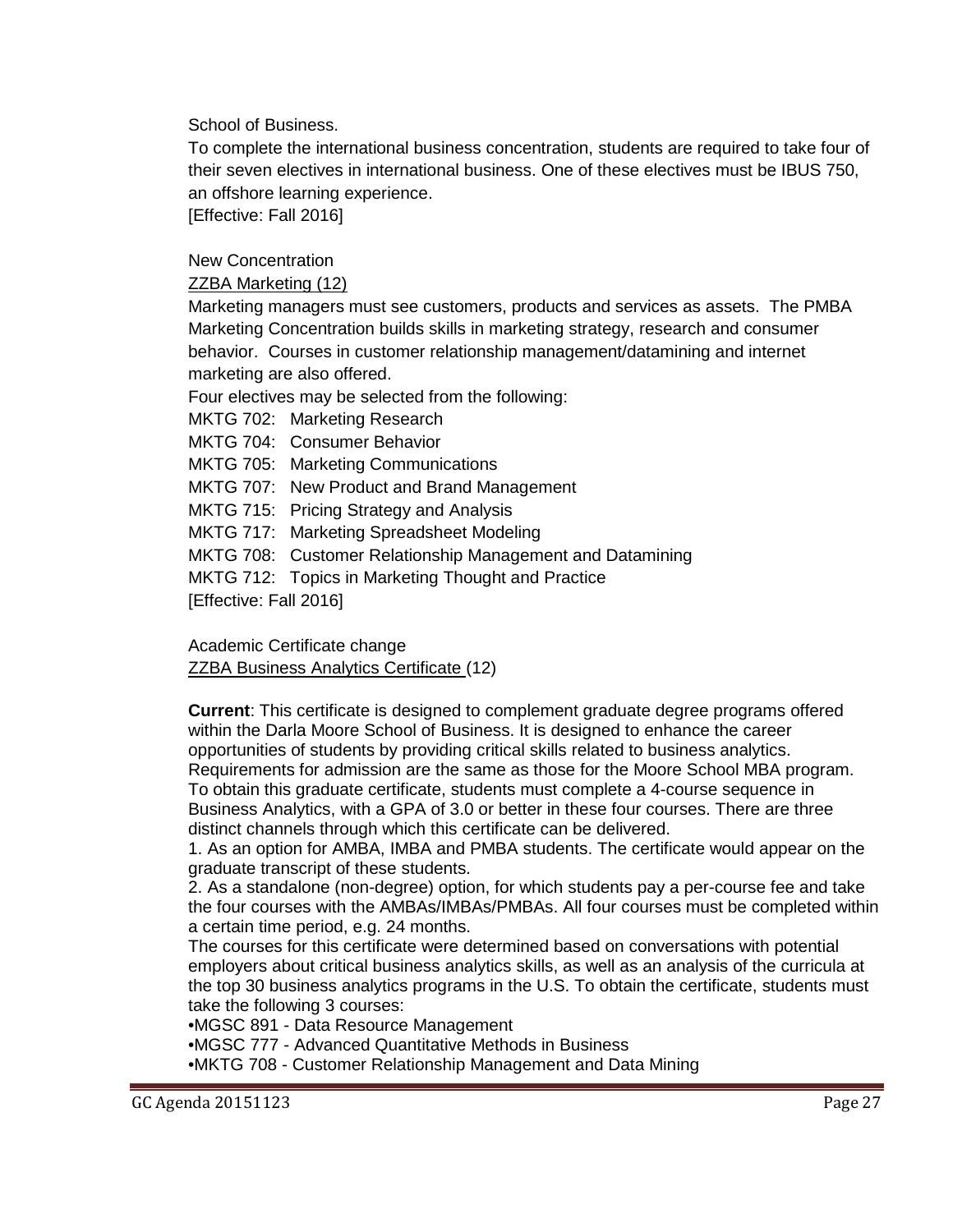In addition, students must choose 1 of the following 4 courses:

•MKTG 717 - Marketing Spreadsheet Modeling

•MGSC 778 - Revenue Management

•CSCE 590 - Topics in Information Technology

•FINA 772 - Student-Managed Investments

Students may request that other courses be substituted for the courses listed above. All such requests must be approved by the Moore School Analytics Programs Committee 3. As an accelerated, customized executive education program

**Proposed:** To obtain this graduate certificate, students must complete a 4-course sequence in Business Analytics, with a GPA of 3.0 or better in these four courses. All students pursuing the BA certificate must apply for and be admitted to the BA certificate program. Note that this admissions process is separate from degree program admissions. There are three distinct channels through which this certificate can be delivered:

1. As an option for all DMSB graduate students. The certificate would appear on the graduate transcript of these students. Requirements for admission to the BA certificate program for these students are the same as those for the student's respective DMSB graduate program. These students must apply for the certificate prior to completing 24 hours of coursework in their graduate program.

2. As a standalone (non-degree) option, for which students pay a per-course fee and take the four courses with the DMSB graduate students. Students can use the credits obtained from the BA certificate for a future DMSB graduate degree program as long as the completion of the degree is within four years of the completion of the certificate. Requirements for admission to the BA certificate program for these students are similar to those for the DMSB PMBA program.

3. As an accelerated, customized executive education program. Students can use the credits obtained from the BA certificate for a future DMSB graduate degree program as long as the completion of the degree is within four years of the completion of the certificate. Requirements for admission to the BA certificate program for these students are similar to those for the DMSB PMBA program.

The certificate includes the following courses in the Darla Moore School of Business: MGSC 891 - Data Resource Management

MGSC 777 - Advanced Quantitative Methods in Business

MKTG 708 - Customer Relationship Management and Data Mining

In addition, students must choose 1 of the following 4 courses:

MKTG 717 - Marketing Spreadsheet Modeling

MGSC 778 - Revenue Management

CSCE 587 - Big Data Analytics

FINA 772 - Student Managed Investments

Students may request that other courses be substituted for the courses listed above. All such requests must be approved by the Moore School Analytics Programs Committee. Note: Students for this certificate are not eligible for federal financial aid. [Effective: Fall 2016]

Program Change ZZED Curriculum and Instruction, Ed.D. Education (60)

**Current:** College of Education Program (Ed.D. in Curriculum and Instruction) Curriculum and Instruction, Ed.D.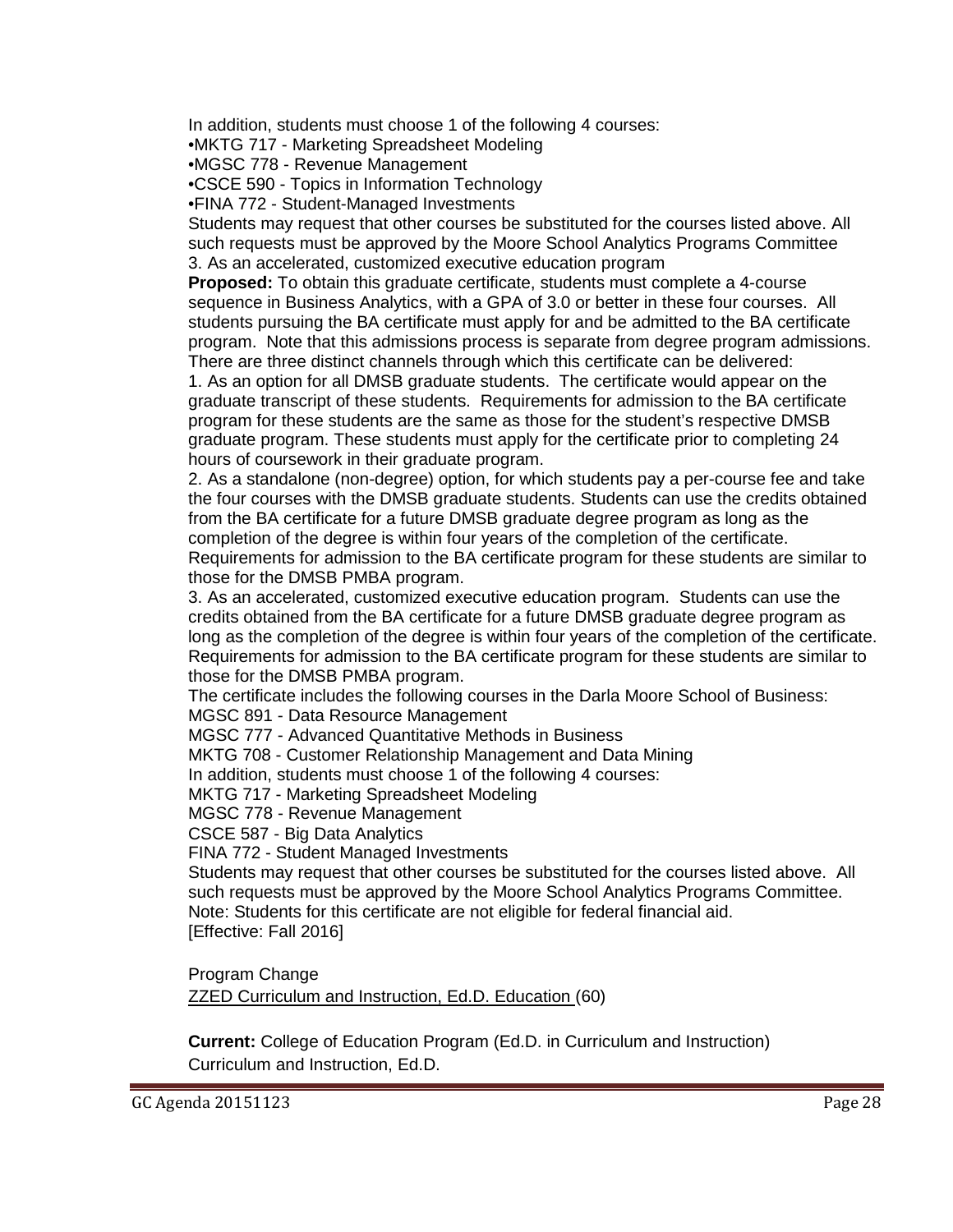Learning Outcomes College of Education

Department of Instruction and Teacher Education

Degree Requirements (60 Post Masters Hours)

>>>>>>>>>>>>>>>>>>>>>>>>>>>>>>>>>>>>>>>>>>

From: http://bulletin.sc.edu/preview\_entity.php?catoid=90&ent\_oid=2788

Instruction and Teacher Education|

Ph.D. Language/Research Tool Requirement

Programs

•Curriculum and Instruction, Ed.D.

•Early Childhood Education, M.Ed.

•Early Childhood Education, Ph.D.

•Language and Literacy, M.Ed.

•Language and Literacy, Ph.D.

•Teaching and Learning, Ph.D.

•Teaching, Ed.S.

•Teaching, M.Ed.

>>>>>>>>>>>>>>>>>>>>>>>>>>>>>>>>>>>>>>>>>>

From: http://bulletin.sc.edu/preview\_entity.php?catoid=90&ent\_oid=2787

Educational Studies

Programs

•Counselor Education, Certificate (Career Development Facilitator)

•Counselor Education, Ed.S.

•Counselor Education, Ph.D.

•Educational Psychology and Research, M.Ed.

•Educational Psychology and Research, Ph.D.

•Educational Technology, M.Ed. (Joint degree with USC Aiken)

•Foundations of Education, Ph.D.

•Play Therapy, Certificate

•Qualitative Research, Certificate

•Special Education, M.Ed.

•Special Education, Ph.D.

## **Proposed:**

College of Education Program (Ed.D. in Curriculum and Instruction)

**Departments** 

Educational Leadership and Policies

Educational Studies

Instruction and Teacher Education

Physical Education and Athletic Training

Initial Teacher Certification Programs

College of Education Program (Ed.D. in Curriculum and Instruction)

>>>>>>>>>>>>>>>>>>>>>>>>>>>>>>>>>>>>>>>>>>

From: http://bulletin.sc.edu/preview\_program.php?catoid=90&poid=8254&returnto=10759